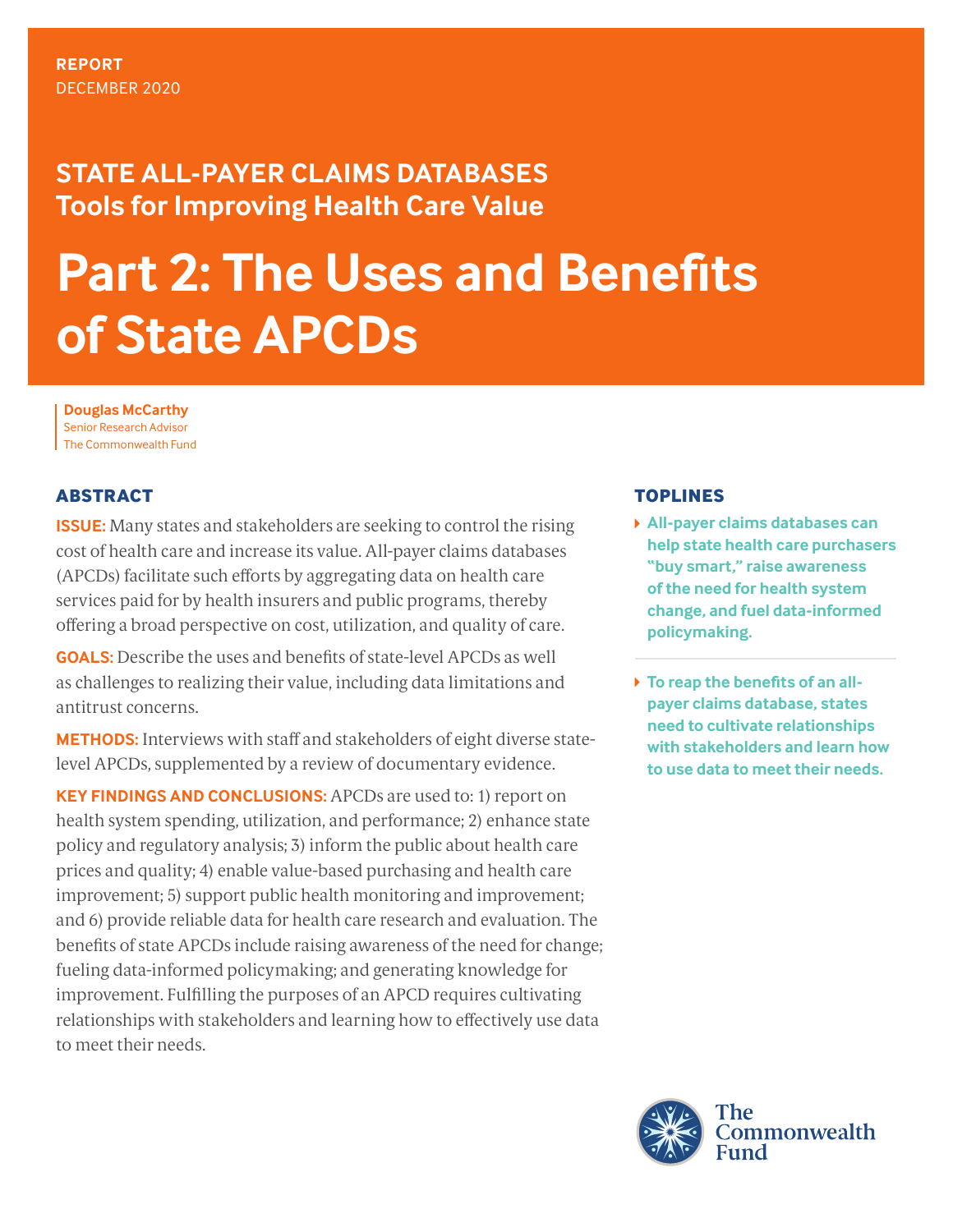#### <span id="page-1-0"></span>**INTRODUCTION**

 $\overline{\phantom{a}}$ 

States and health care stakeholders that wish to take effective action to control health care spending and ensure its value require systemic information on costs, utilization, and quality of services. To support this objective, 21 states have created or are implementing all-payer claims databases (APCDs). These aggregate health care payment data for state residents from commercial health insurers, some employee benefit plans, and the Medicaid and Medicare programs (Exhibit 1). Eleven other states have indicated strong interest in establishing APCDs, while voluntary efforts serve specific geographic areas or purposes in at least five states.<sup>1</sup>

This report, the second in a two-part series, synthesizes the experiences of eight state-level APCDs. The purpose is to inform states about what to consider when creating an APCD and to help them realize the potential of their APCD. Study sites were selected to exemplify diverse

approaches and contexts for implementing an APCD as well as to highlight relatively advanced uses of data (see the section, "[How This Study Was Conducted](#page-12-0)"). The first report describes how the states established their APCDs. This report describes the uses of APCDs, their benefits as perceived by stakeholders (Exhibit 2), and challenges that must be overcome to realize their value. It concludes with lessons learned, which could be useful for other states.

## **STATE APCD USE CASES: A GROWING USER BASE**

The collective uses of state APCDs have increased as the usability and integrity of the data have improved and as stakeholders recognize more opportunities to apply the data[.2](#page-15-0) States typically require that use of their APCDs will benefit residents of the state, as well as meeting other objectives specific to each state. A synthesis of the many applications of state APCD data by stakeholders in the study states suggests six overarching use cases (Exhibit 2).

#### Exhibit 1. State Activity on All-Payer Claims Databases



Source: Adapted from The APCD Council with permission. © 2009-2020 University of New Hampshire, The APCD Council, National Association of Health Data Organizations. All Rights Reserved.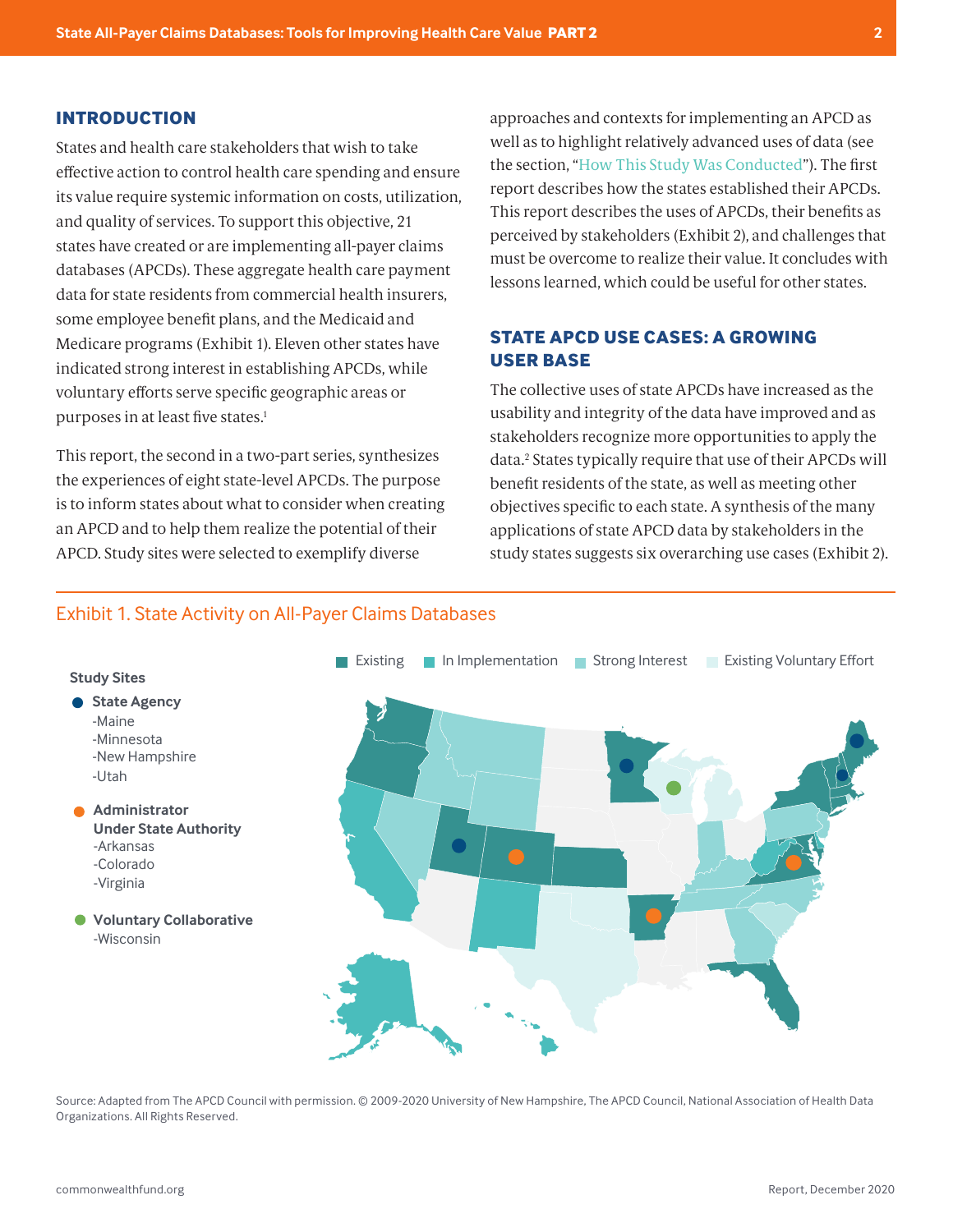#### <span id="page-2-0"></span>Exhibit 2. APCD Use Cases and Users of APCD Data and Analyses

| <b>Use Cases</b>                                                |              |            |          | <b>Users</b> |              |             |             |
|-----------------------------------------------------------------|--------------|------------|----------|--------------|--------------|-------------|-------------|
|                                                                 | Policymakers | Purchasers | Provider | Insurers     | mer<br>Consu | Researchers | Consultants |
| Reporting on health care spending, utilization, and performance | P            | P          | P        | P            | S            | P           | P           |
| Enhancing state policy and regulatory analysis                  | P            | S          | S        | S            |              | S           | S           |
| Informing the public about health care prices and quality       | S            | P          | S        | S            | P            | S           | S           |
| Enabling value-based purchasing and health care improvement     | P            | P          | P        | P            |              | S           | P           |
| Supporting public health monitoring and improvement             | P            | S          | S        | S            |              | S           | S           |
| Providing reliable data for health care research and evaluation | S            | S          | S        | S            |              | P           | S           |

Source: Author's analysis.

Note: P = Primary user. S = Secondary user. Policymakers includes state legislators, state agencies, and local officials. Purchasers includes public and private employers and coalitions. Providers includes hospitals, health systems, and health care practitioners. Insurers includes health and dental insurers. Consultants category may also include brokers and vendors.

give priority to a subset of use cases and users, depending Colorado and Maine attend to all six use cases; other states on their statutory or organizational mandate and resources ([Appendix Exhibit A](#page-13-0)). Minnesota focuses on use cases one, two, and five; New Hampshire emphasizes use cases two, three, five, and six; and Wisconsin prioritizes use cases four and six. Each use case is described in turn below.

#### **Reporting on Health Care Spending, Utilization, and Performance**

Study sites conduct analyses or sponsor research (to varying degrees depending on their budgets), examining patterns and trends in health care spending, utilization, and performance overall and by age group, type of insurance coverage, and geographic area. Recent public reports have examined topics such as price increases for prescription drugs, trends in prescription opioid drug use, and the use and distribution of telemedicine visits.

*Total cost of care.* Colorado and Utah participated in a multistate project led by the [Network for Regional](https://www.nrhi.org/nrhi-member-work/healthcare-affordability/)  [Health Improvement](https://www.nrhi.org/nrhi-member-work/healthcare-affordability/) that calculated risk-adjusted [total](http://www.qualityforum.org/QPS/1604)  [cost of care](http://www.qualityforum.org/QPS/1604) and [total resource use](http://www.qualityforum.org/QPS/1598) for commercially insured populations.[3](#page-15-0) By highlighting differences in the relative level and drivers of spending among states and regions within states (Exhibit 3), such an analysis can help policymakers and other stakeholders target their cost control efforts[.4](#page-15-0) Both states distributed practice-level reports identifying actionable opportunities for physicians to improve their performance relative to their peers.<sup>5</sup>

*Preventable hospital use.* The Minnesota Department of Health used its APCD to identify, for a one-year period, 1.3 million hospital and emergency department (ED) visits that were potentially preventable, and which represented \$1.9 billion or 4.8 percent of total health care spending.<sup>6</sup>

*Low-value care.* Five study sites are using [Milliman's](http://vbidhealth.com/docs/Health-Waste-Calculator.pdf)  [Health Waste Calculator](http://vbidhealth.com/docs/Health-Waste-Calculator.pdf) to quantify the frequency of — and potential savings from reducing — services that provide little or no clinical benefit to patients (Exhibit 4). In Virginia, low-cost services were delivered much more frequently and accounted for almost twice the aggregate cost of unnecessary high-cost services.[7](#page-15-0) These insights are being used in collaborative efforts to guide improvement.<sup>[8](#page-15-0)</sup>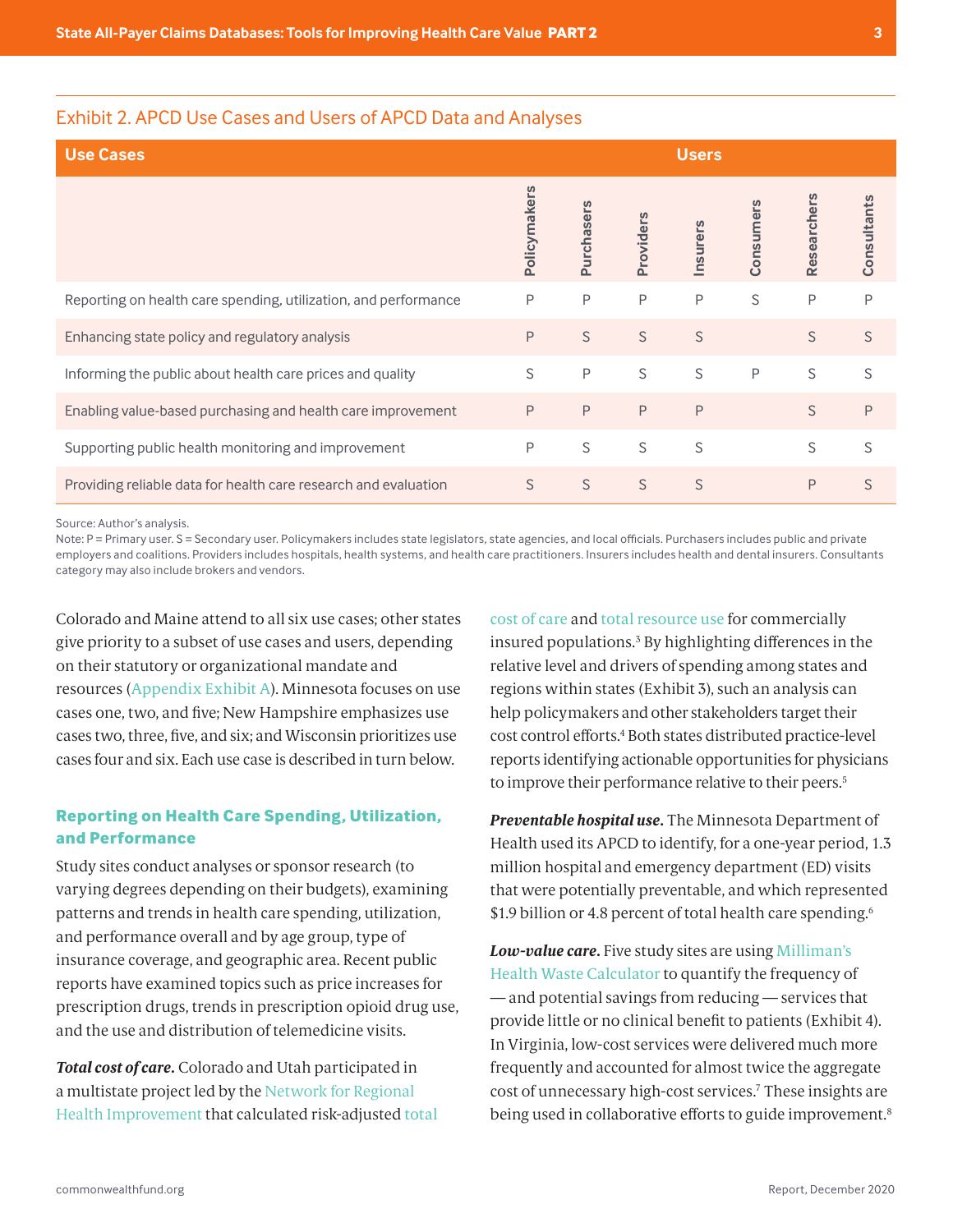

Exhibit 3. Total Median Risk-Adjusted Per Member Per Month Commercial Cost by Colorado Region

Statewide medians only reflect results for 163 adult primary care practices included in the 2016 Colorado APCD study.<br>. Source: Center for Improving Value in Health Care. Notes: Total includes inpatient, outpatient, professional, and pharmacy.

|                 |                                                  | <b>Commercial</b>                                   |                                                    | <b>Medicaid</b>                                  |                                                     |                                                    |  |  |  |
|-----------------|--------------------------------------------------|-----------------------------------------------------|----------------------------------------------------|--------------------------------------------------|-----------------------------------------------------|----------------------------------------------------|--|--|--|
|                 | <b>Low-Value</b><br><b>Services per</b><br>1,000 | <b>Total</b><br><b>Low-Value</b><br><b>Spending</b> | <b>Low-Value</b><br><b>Spending</b><br><b>PMPM</b> | <b>Low-Value</b><br><b>Services per</b><br>1,000 | <b>Total</b><br><b>Low-Value</b><br><b>Spending</b> | <b>Low-Value</b><br><b>Spending</b><br><b>PMPM</b> |  |  |  |
| <b>Maine</b>    | 322                                              | \$54,356,000                                        | \$10.38                                            | 317                                              | \$9,630,000                                         | \$4.36                                             |  |  |  |
| <b>Colorado</b> | 419                                              | \$150,576,000                                       | \$10.39                                            | 339                                              | \$69,052,000                                        | \$4.98                                             |  |  |  |
| Virginia        | 477                                              | \$219,343,000                                       | \$6.16                                             | 106                                              | \$45,055,000                                        | \$3.11                                             |  |  |  |

## Exhibit 4. Utilization and Spending for Low-Value Services by Payer and State in 2017

Source: VBID Health, Utilization and Spending on Low-Value Medical Care Across Four States, May 2020.

Notes: Washington State was included in the analysis but is not shown. Total Low-Value Spending includes both payer costs and member out-of-pocket costs. Low-Value Services per 1,000 = number of low-value serviced provided per 1,000 members in that sector. Low-Value Spending Per Member Per Month (PMPM) = total low-value spending divided by total member months of enrollment for that state. Claims from each APCD were run through the Milliman MedInsight Health Waste Calculator, a proprietary, algorithm-based software program designed to quantify low-value care use and spending by differentiating whether the use of a specific medical service was clinically necessary, likely low-value, or low-value. Low-value care was quantified by analyzing 47 clinical services deemed as lowvalue by sources such as the United States Preventive Services Task Force and the Choosing Wisely campaign.

*Prescription Drug Spending.* To help policymakers and payers identify targets for cost control, Maine recently enacted legislation requiring its APCD to report, by type of payer, the costliest drugs, the most frequently over-year cost increases. A Minnesota analysis found clinical services deemed as low-value by sources such as the United States Preventive Services Task Force and the Choosing Wisely campaign.

prescribed drugs, and the drugs with the highest year-<br>pharmacy (and paid for under a pharmacy benefit). that drugs administered in physicians' offices (and paid for under a medical benefit) tend to be high cost, high enacted legislation requiring its APCD to report, by http://www.in cost growth, and account for nearly as much in total type of payer, the costliest drugs, the most frequently health care spending as prescription drugs filled at the pharmacy (and paid for under a pharmacy benefit). number of low-value services per 1,000 members in the sector. Low-Value Spending Per Month (PMPM) sector. Low-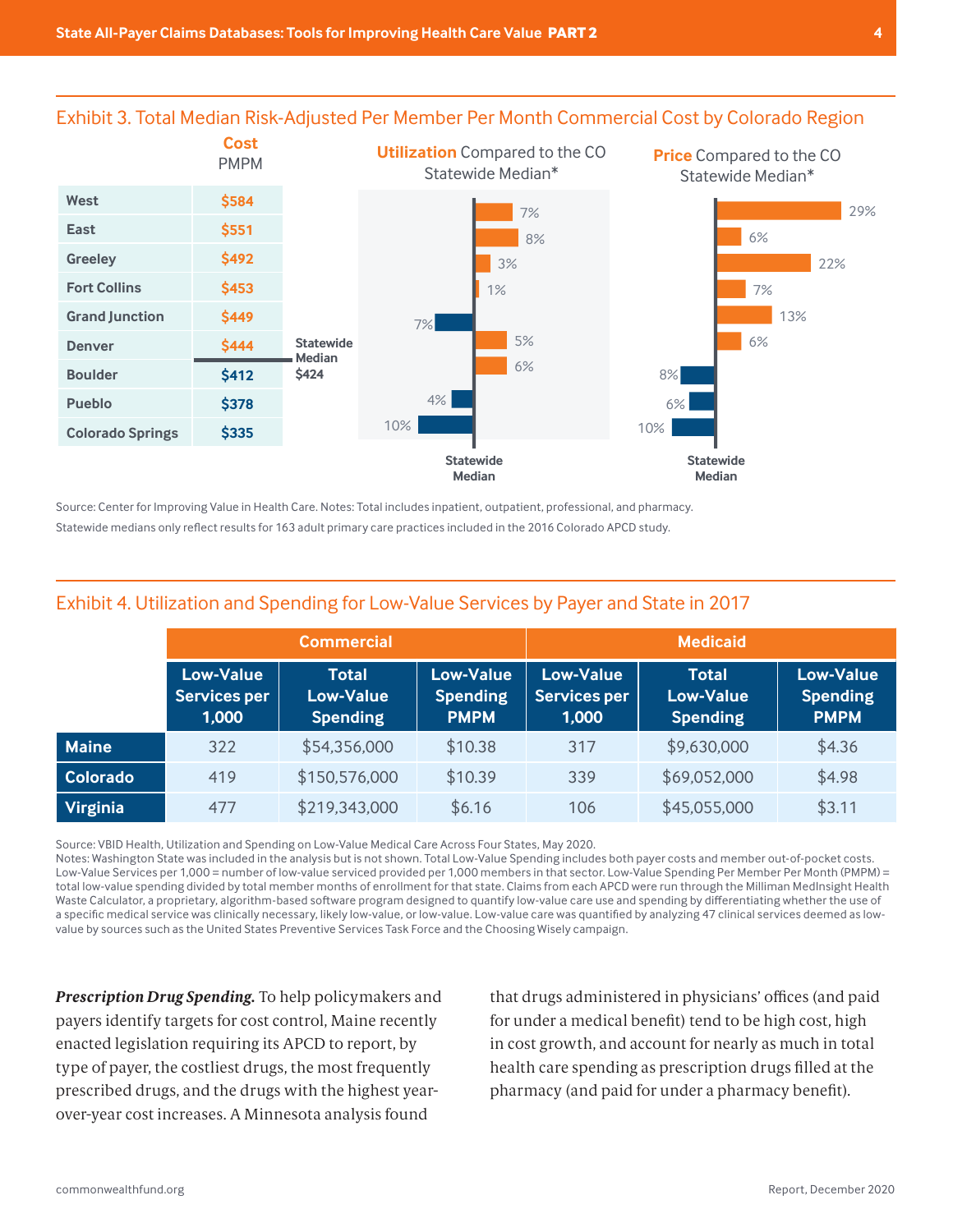## <span id="page-4-0"></span>**Enhancing State Health Policy and Regulatory Analysis**

State insurance departments, Medicaid agencies, attorneys general, and legislators are making increasing use of APCD data to enhance policymaking, regulatory oversight, and planning functions (Exhibit 5). Leaders in several states say that legislators are routinely requesting analyses of

APCD data to answer questions about, for example, the frequency and cost of so-called "surprise" medical bills for out-of-network services. APCD data also can be used in a policy intervention. Legislation enacted in Colorado, for example, limits out-of-network billing to a percentile of the in-network allowed amount in the same geographic area based on commercial claims for the prior year.[9](#page-15-0)

#### **Insurance regulators[10](#page-15-0)** • Review the adequacy, fairness, and affordability of insurers' premium rates<sup>[11](#page-15-0)</sup> • Assess health plan network adequacy (out-of-network use) • Determine reserve requirements for new insurance products • Analyze the feasibility of state risk-adjustment and reinsurance programs • Estimate the impact of changes in geographic rating areas (e.g., combining higher- and lower-cost rating areas or creating a single statewide rating area) • Evaluate how patient cost-sharing effects utilization of services • Quantify the timeliness of insurer claims payment • Implement "surprise-billing" legislation limiting out-of-network charges • Understand cost impact of COVID-related moratorium on elective services **Medicaid agencies** • Conduct comparative studies of utilization, cost, and quality of care • Determine the adequacy of reimbursement rates for attracting and retaining providers by way of comparison to commercial insurance rates • Assess expected and actual utilization and costs for expansion populations • Quantify the opportunity to impact spending for high-cost beneficiaries • Examine how a Medicaid accountable care program reduced rehospitalizations • Inform the creation of a "centers of excellence" program • Describe the frequency and total cost of low-value care • Identify opportunities to reduce pharmacy spending by examining top drugs by spending, volume, and specialty usage as well as generic substitution rates **Attorney General's office** • Conduct competitive market analysis for mergers and potential anticompetitive agreements in health care • Study competition between hospitals by assessing how far patients are willing to travel to receive inpatient and outpatient care • Assess competition between physician groups and between hospital outpatient departments and freestanding facilities **Legislative requests, mandates, or attention** • Evaluate options for implementing a public insurance option • Assess the impact of out-of-network billing practices • Calculate the percent of health care spending devoted to primary care • Quantify costs of emergency department visits for mental health conditions to demonstrate the opportunity for improving access to services • Measure trends in the costs of treating firearm-related injuries in the state • Assess potential savings from bulk purchases of vaccines • Identify possible violations of state regulation of pharmacy benefit managers by comparing payments reported by pharmacies to payments reported in claims

Exhibit 5. Example Uses of APCD Data for State Health Policy and Regulatory Analysis

Source: Author's analysis of APCD websites and reports.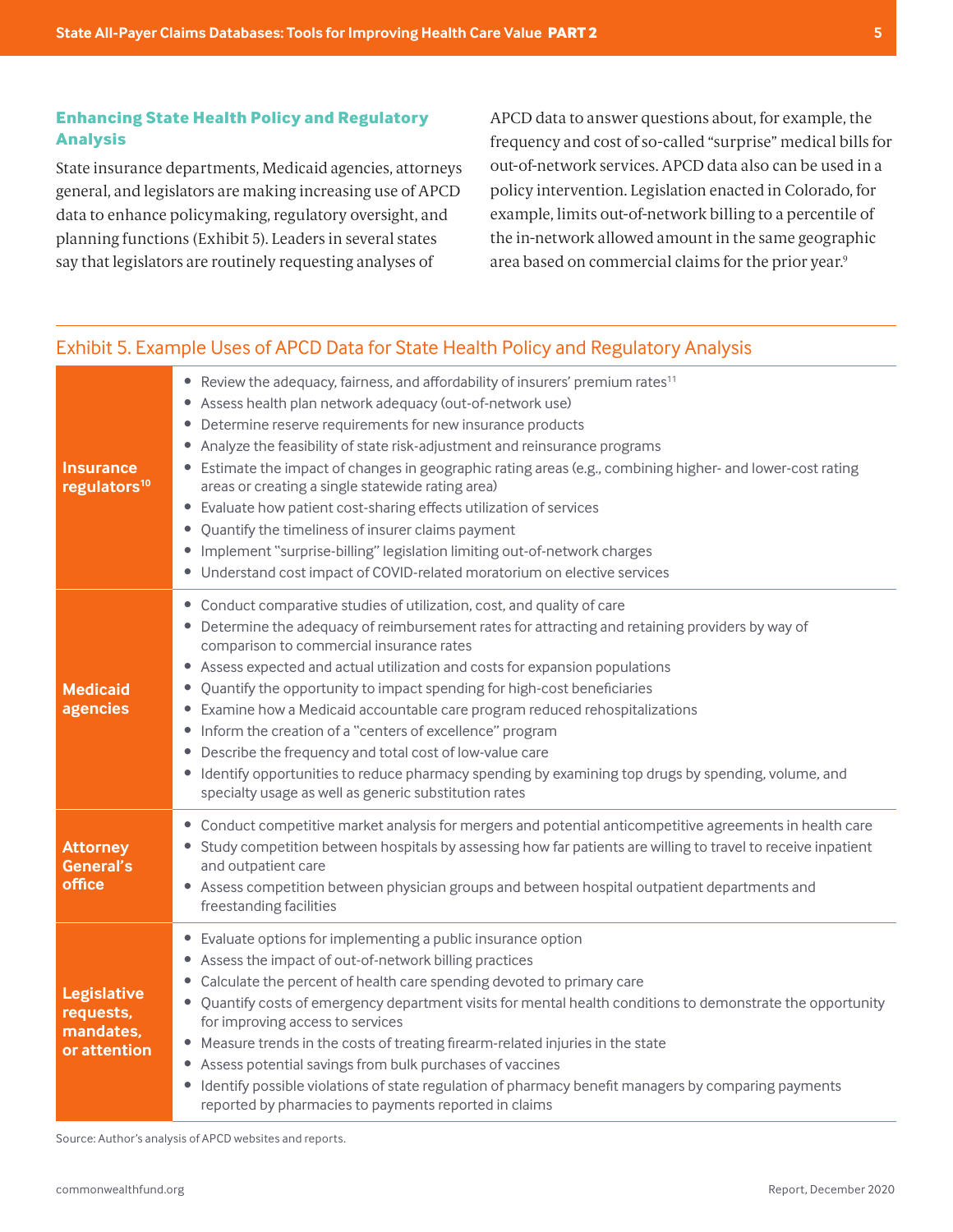## <span id="page-5-0"></span>**Informing the Public About Health Care Prices and Quality**

Colorado, Maine, and New Hampshire are among nine states that have created websites displaying average or median prices for common elective procedures, along with providers' quality of care.<sup>12</sup> These sites report on bundled prices for common episodes of care including services obtained before, during, and after a procedure.<sup>13</sup> Other study states offer more limited information. For example, Virginia publishes statewide and regional prices according to care setting, whether a hospital, ambulatory surgical center, or physician's office.<sup>14</sup>

One study found that New Hampshire's consumer shopping website (see Case Example: New Hampshire's HealthCost Transparency Website) had a procompetitive effect on prices of medical imaging procedures, as some consumers selected lower-cost providers, which led to providers reducing their prices[.15](#page-16-0) Assuming an annual cost of \$1 million to develop and operate the state's APCD and website, the estimated \$44 million saved over five years by consumers and insurers on the cost of imaging procedures represents a substantial return on the state's investment. Additional research is needed to determine whether and to what degree this experience may be generalizable to other procedures and states[.16](#page-16-0)

While the benefits of health care quality ratings are well known[,17](#page-16-0) the efficacy of publishing health care prices remains uncertain[.18](#page-16-0) One plausible concern is that disclosing prices in markets where competition is weak may lead lower-priced providers to raise their prices, an effect that has been observed in other sectors[.19](#page-16-0) Another concern is that only a subset of health care services are "shoppable" and few consumers shop for those services, although a majority say they would like to do so.<sup>20</sup> Experts have recommended ways of increasing the likelihood that price transparency will have desired effects on consumer and provider behavior.<sup>[21](#page-16-0)</sup>

#### **CASE EXAMPLE: NEW HAMPSHIRE'S HEALTHCOST TRANSPARENCY WEBSITE**

In 2007, the New Hampshire Insurance Department launched a [HealthCost website](https://nhhealthcost.nh.gov/), which uses data from the state's APCD to estimate prices paid to health care facilities for common medical tests and procedures. Users can learn the total cost of a procedure — including physician, lab, and facility fees — based on their insurance coverage, deductible, and co-insurance. The website now covers more than 100 medical tests and procedures and two dozen dental procedures. It also displays quality measures for the state's hospitals, such as patient experience and infection rates. The website's use has been growing (it reached up to 30,000 visitors in one recent month) through outreach to employers and links from social media and Google searches, according to state officials.

The existence of the website appears to have led to changes in market behaviors.<sup>[22](#page-16-0)</sup> To estimate market effects, a researcher compared changes in the price of medical imaging procedures that were and were not posted on the website during the five years after its launch. Results imply that the website led to reductions of 4 percent in patients' out-ofpocket costs and 5 percent in insurers' total costs for X-rays, computed tomography, and magnetic resonance imaging services. Savings increased over time while price variation narrowed. Savings were twice as great for patients responsible for the full cost of the procedure under their deductible. These cost reductions translated to estimated savings of approximately \$7.9 million for patients and \$36 million for insurers over the five-year period.<sup>23</sup>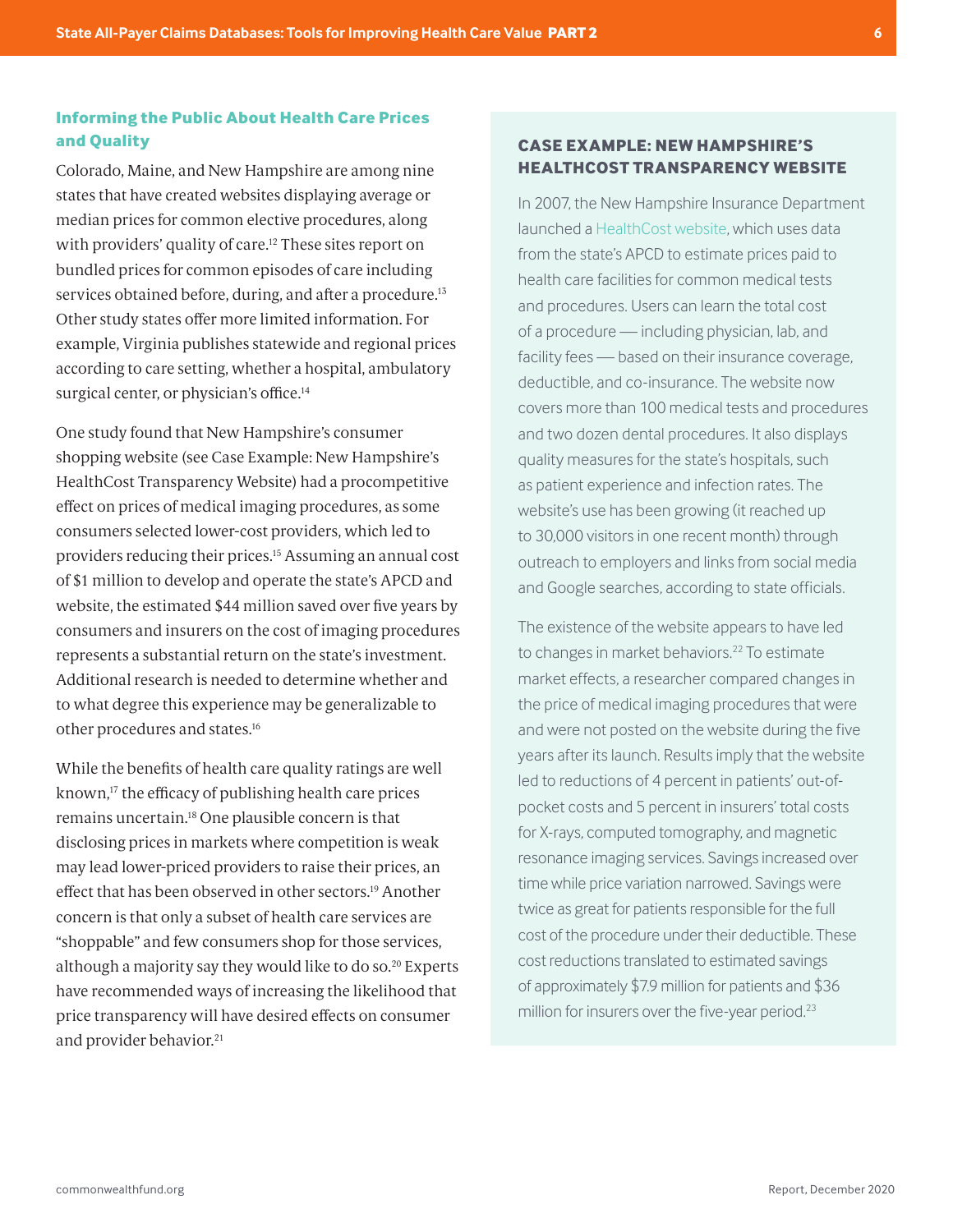*Having an APCD is a huge resource for us. It helps us know where to look and what to do. Having good data allows us to avoid unintended consequences [of shifting costs from one sector to another]. …Regional comparisons give us a treasure map on where to start in identifying market distortions…If we can make commercial insurance more affordable by removing market distortions, then there are better incentives for people on Medicaid when a pay raise puts them off enrollment.*

#### **John Bartholomew**

66

*Colorado Department of Health Care Policy and Financing*

APCDs also can be used to help consumers make insurance purchasing decisions. Colorado's state insurance marketplace uses information about total annual health care costs and out-of-pocket expenses from the state's APCD in its Quic[k Cost and Plan Finder](https://planfinder.connectforhealthco.com/home) tool. It helps customers compare health plans for people with similar demographic characteristics, expected health care use, and prescription medication use.

## **Enabling Value-Based Care Delivery and Health Care Improvement**

In Maine and Wisconsin, hospitals and health systems seeking to improve access to and quality of care and monitor their competitive market position are regular users of APCDs. Officials report that such monitoring has caused some hospitals to modify their referral patterns.

In several states, interest in using APCD data also has been growing among purchasers seeking to promote value-based care and form purchasing alliances; insurers evaluating opportunities to develop products that may promote more responsive or competitive markets; and consultants, brokers, and vendors for testing new payment models and developing services to improve delivery system performance and meet market needs (Exhibit 6).

## **CASE EXAMPLE: ANALYZING DELIVERY SYSTEM PERFORMANCE IN WISCONSIN**

The Wisconsin Health Information Organization has honed its APCD data analytic tools over the years to meet the needs of its stakeholders, many of which are integrated delivery systems. Subscribers can benchmark the quality and efficiency of health care providers to identify opportunities for improving health system performance and market agility (prices are normalized to mask negotiated fee schedules). They can use the tools to answer questions such as: How does this system stack up against competitors? What is causing variation in quality of care and resource use? What doctors do I need to work with to improve quality and efficiency? Sophisticated data users can access the tools on a portal or download de-identified data directly into their own IT systems for custom analyses.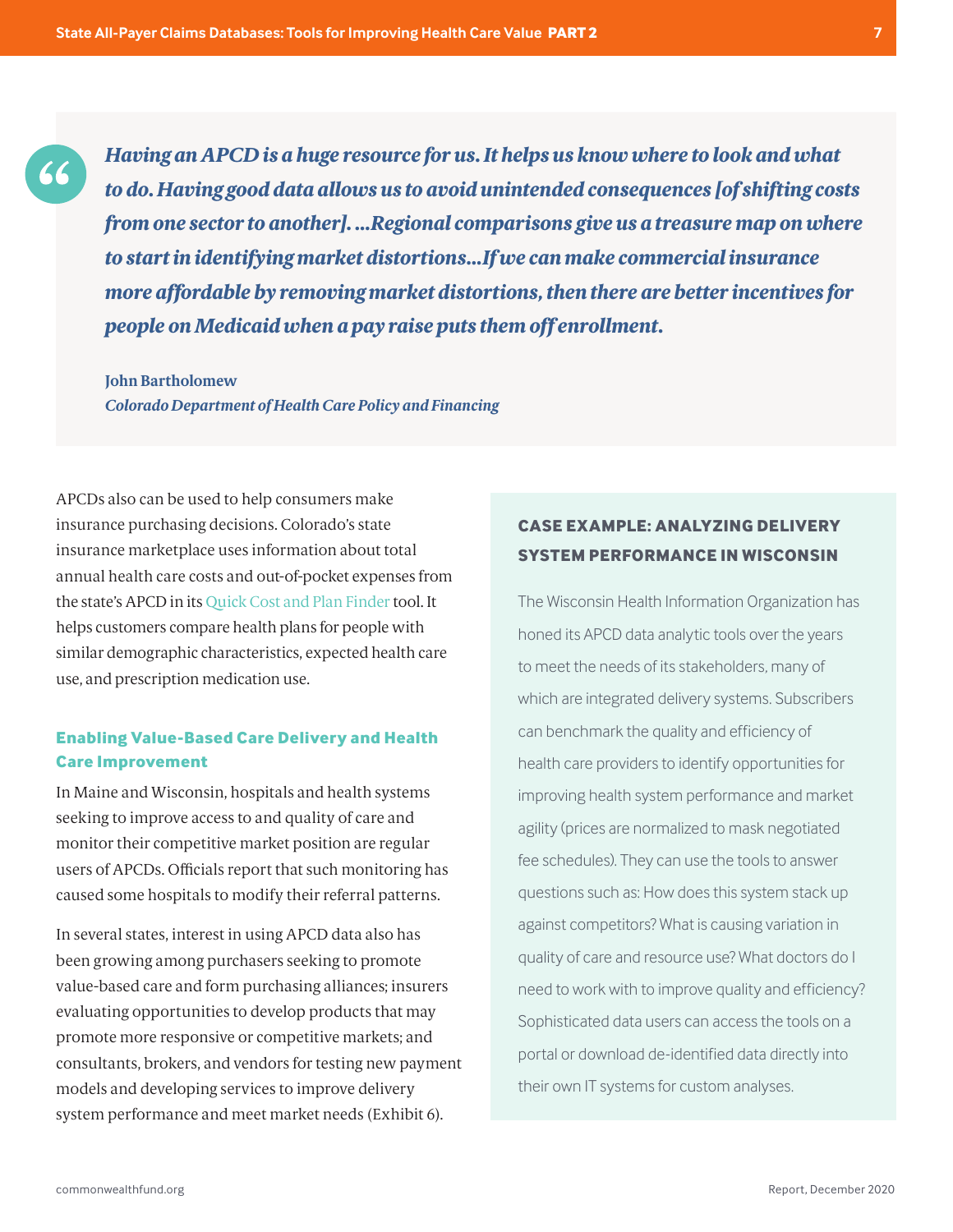*One of my constituents had to have a colonoscopy, and they had to pay for it out of their pocket, and I told them to go on to CompareMaine to see what facilities get paid what, because maybe there's a cheaper option for them if they travel. And they found one, and it saved them thousands of dollars.*

**Maine State Legislator** *(as related by Karynlee Harrington, executive director, Maine Health Data Organization)*

## Exhibit 6. Example Uses of APCD Data for Value-Based Purchasing and Improvement

| <b>Purchaser &amp;</b><br><b>Stakeholder</b><br><b>Coalitions</b> | • Assess cost drivers, provider prices, and out-migration of community services to support efforts to negotiate<br>discounts or shift care to lower-cost local providers<br>Examine episode-of-care data to identify higher-quality and lower-cost providers for "centers of excellence"<br>programs<br>• Analyze pharmacy data to define the scope of cost reduction strategies such as generic drug substitution and<br>specialty drug options<br>• Create primary care practice reports that allow providers to benchmark the utilization and quality of care they<br>provide in comparison to peers<br>Identify collaborative opportunities to reduce the provision of low-value care through benefit design,<br>$\bullet$<br>education, and incentives                                                                                                                                     |
|-------------------------------------------------------------------|-------------------------------------------------------------------------------------------------------------------------------------------------------------------------------------------------------------------------------------------------------------------------------------------------------------------------------------------------------------------------------------------------------------------------------------------------------------------------------------------------------------------------------------------------------------------------------------------------------------------------------------------------------------------------------------------------------------------------------------------------------------------------------------------------------------------------------------------------------------------------------------------------|
| <b>Health</b><br>and Dental<br><b>Insurers</b>                    | Examine statewide medical cost structure, distribution of services, and utilization patterns to guide product<br>$\bullet$<br>and benefit designs to lower costs and meet needs<br>Assess the opportunity for entering the individual insurance market with a value-based reimbursement model<br>$\bullet$<br>Research utilization of dental services for potential enhancement of access to services by the underserved<br>۰<br>population<br>Build networks of high-value providers by comparing providers' clinical performance relative to health care<br>spending to achieve that performance                                                                                                                                                                                                                                                                                              |
| <b>Health Care</b><br><b>Providers</b><br>and System              | • Assess out-migration of rural hospital services to determine the opportunity for adding local services so that<br>residents can receive care in the community.<br>Develop pricing bundles for an episode of care to lower health care costs without sacrificing quality of service.<br>Evaluate the benefits and risks of participating in an accountable care organization (ACO) and commercial<br>۰<br>payer contracts<br>• Link Medicaid ACO enrollment data with APCD data (with patient consent) to identify those in need of<br>outreach services that can help prevent ED visits<br>• Provide data to support certificate-of-need applications, community health needs assessments, medical staff<br>development, and facility and strategic planning<br>• Assess the performance of potential referral providers to ensure that they offer high-quality care at a<br>reasonable price |
| <b>Consultants</b><br><b>Brokers</b><br><b>Vendors</b>            | • Understand the insurance and provider composition of various geographies to promote employer-provider<br>connections and encourage a competitive market<br>Build high-value, low-cost physician networks by creating provider performance benchmarks to identify best<br>$\bullet$<br>performers and assess potential quality improvements and cost savings if providers can achieve the best<br>performance<br>Create population-level benchmarks for cohorts based on geography, age, gender, and previous medical<br>conditions for use in a mobile app that would allow users to know what they can expect to spend on health care                                                                                                                                                                                                                                                        |

Source: Author's analysis of APCD websites and reports.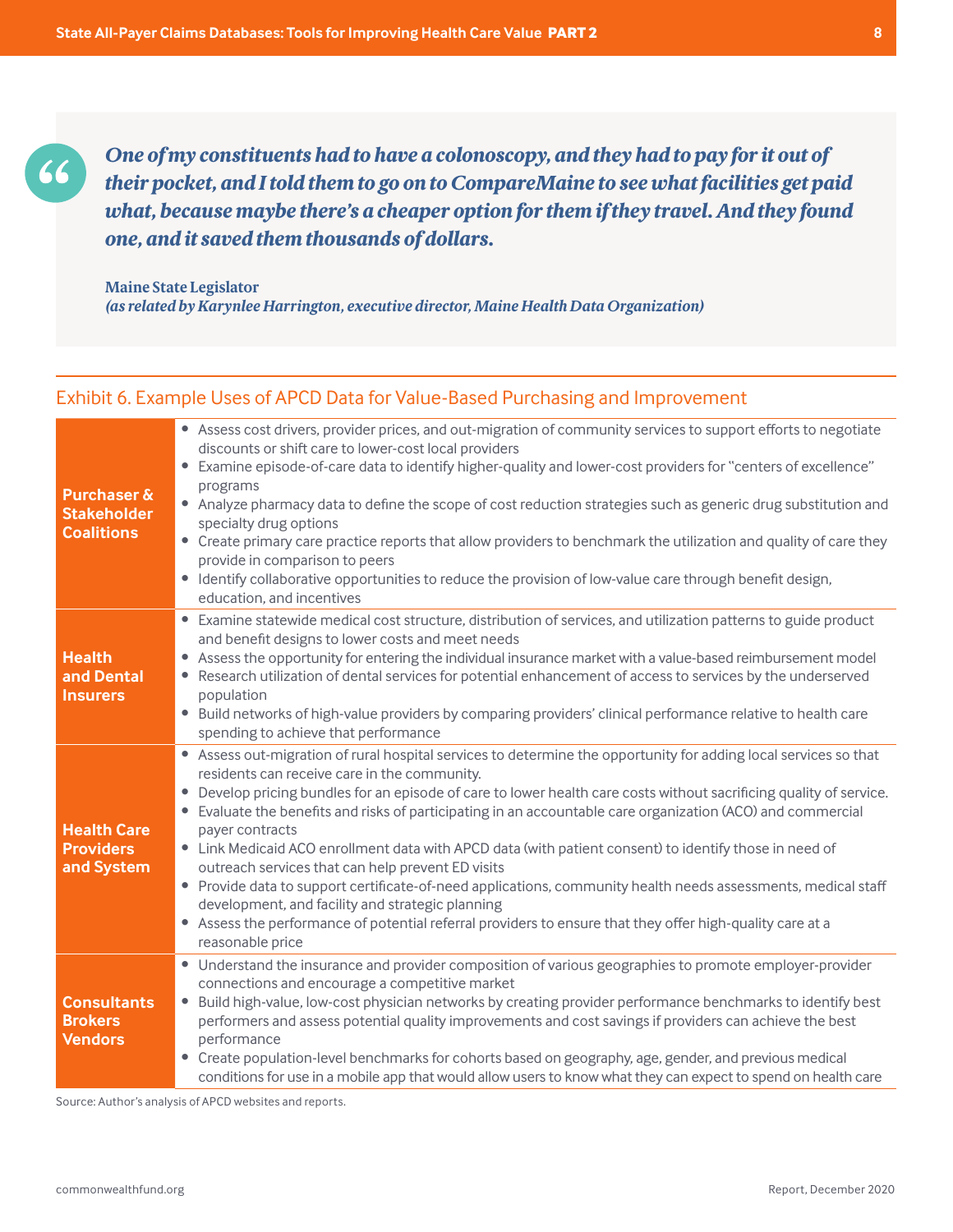#### <span id="page-8-0"></span>**CASE EXAMPLE: USING REFERENCE-BASED PRICES IN COLORADO**

The Colorado APCD contributed data to a multistate study conducted by the [RAND Corporation](https://www.rand.org/pubs/research_reports/RR3033.html) that compared payments to hospitals by private health plans to the rates that Medicare would pay for the same services at those facilities.<sup>24</sup> A [county-level analysis](https://www.civhc.org/get-data/public-data/focus-areas/reference-pricing/) by the Center for Improving Value in Health Care found that hospital payments ranged from just above Medicare rates (115%) to nearly six times Medicare payments (576%) across the state.<sup>[25](#page-17-0)</sup> Purchasing coalitions are using these data to assess the reasonableness of prices paid to hospitals and develop strategies to increase affordability. In western Colorado, the [Peak Health Alliance](https://peakhealthalliance.org/) negotiated a local hospital fee schedule based on the premise that lower prices would allow residents to receive more of their care in the community. Health insurers used the negotiated fees in customized insurance plans offering average savings of 20 percent for residents of Summit County in 2020.<sup>26</sup> This data-driven approach would not have been feasible without the data available through the APCD.

#### **Supporting Public Health Monitoring and Improvement**

Several states' health departments are active users of APCDs, for purposes such as:

- Estimating the prevalence and cost of care attributable to treated chronic conditions and the potential impact of preventing or delaying the onset of chronic disease (Exhibit 7);
- Measuring rates of chronic care management and cancer screenings (overall and by payer) and identifying providers with low rates for inclusion in quality improvement programs;
- Assessing the completeness of a state's immunization registry and obtaining an accurate count of the number of immunization providers in the state.

Local health departments are also potential users of APCDs, for community health needs assessments.<sup>27</sup> Colorado's Center for Improving Value in Health Care developed a template that local public health departments can use to create county health profiles that are based on public data, including cost and quality of care and chronic condition data from the APCD.

Several study sites are stepping up attention to public health in response to the COVID-19 pandemic.<sup>28</sup>



*The Colorado APCD has been an essential tool for Peak Health Alliance, providing custom analyses which guide Peak's negotiations and ultimately lead to Peak's achievement in reducing the price of health insurance premiums for thousands of Coloradans.*

**Tamara Pogue,** *CEO, Peak Health Alliance*

[Colorado](https://www.civhc.org/covid-19/populations-at-risk-for-serious-illness-from-covid-19/) and [Wisconsin](https://whio.org/covid-19-in-wisconsin/) tapped their APCDs to report on populations at risk of serious illness from COVID-19, which may help officials address the current pandemic and plan for future outbreaks. Wisconsin's Medicaid agency used this information to conduct outreach to high-risk beneficiaries. Some states are reporting on the epidemiology of COVID-19 testing and treatment and associated changes in the use of health care and telemedicine during the pandemic[.29](#page-17-0)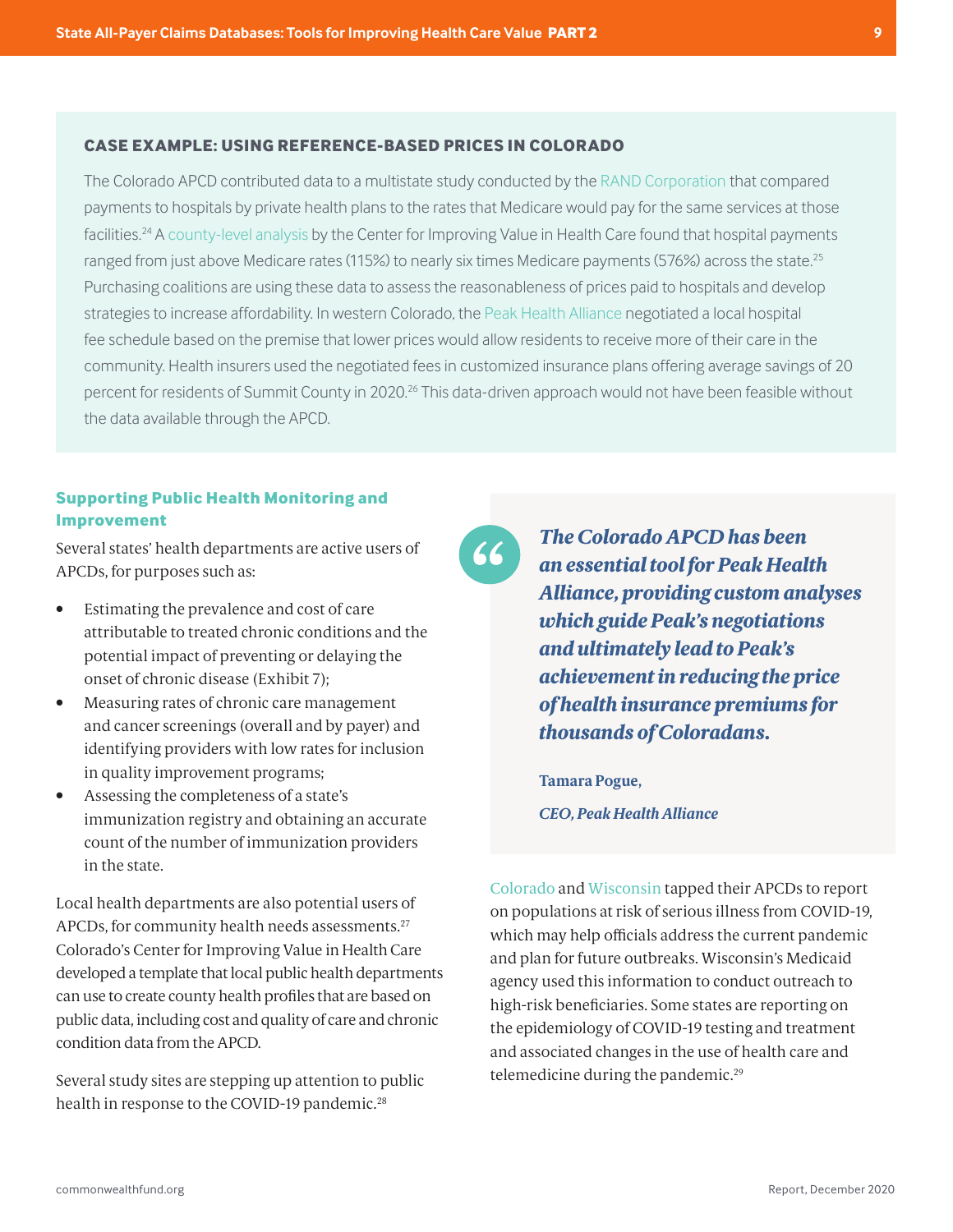#### <span id="page-9-0"></span>Exhibit 7. Diabetes-Attributable Health Care Spending in Minnesota



Mathematica Policy Research analysis of the Minnesota APCD and other data. Source: Minnesota Department of Health, Treated Chronic Disease Prevalence and Costs in Minnesota.

## **Providing Reliable Data For Health Care Research and Evaluation**

State APCDs offer an attractive source of multipayer data for studies of changes in health care coverage or financing when it is important to place findings in the context of the state policy or market environment ([Appendix Exhibit](#page-14-0)  [B](#page-14-0)). APCD data are useful to compare the differential effects of policies or interventions across payer types, such as evaluations of the impact of multipayer primary care medical home and accountable care initiatives.[30](#page-17-0) Researchers also may benefit from the contextual knowledge that APCD staff can offer about payers and providers in a state. A project led by the [National](https://www.ahrq.gov/chsp/about-chsp/centers/nber.html)  [Bureau of Economic Research](https://www.ahrq.gov/chsp/about-chsp/centers/nber.html) developed a Uniform Data Structure file format to allow standardized measurements and produce comparable findings across state APCDs.<sup>31</sup>

#### **BENEFITS OF STATE APCDS**

Stakeholders report that they find value in using APCD data and analyses for a range of purposes and needs that can ultimately help drive health system change. Looking across these varied use cases, there are three overarching benefits of state APCDs:

- *1. Raising stakeholder awareness and engagement:* Public reports and initiatives supported by state APCD data can help educate key stakeholders about the needs and opportunities to improve health care system performance. Access to health care cost and quality information can empower consumers and employers to play a more active role in purchasing coverage and choosing where to get care. Public attention to variations in care and spending within a state can change stakeholder behavior.
- *2. Fueling data-informed policymaking*: State officials say that APCD data can help answer policy questions.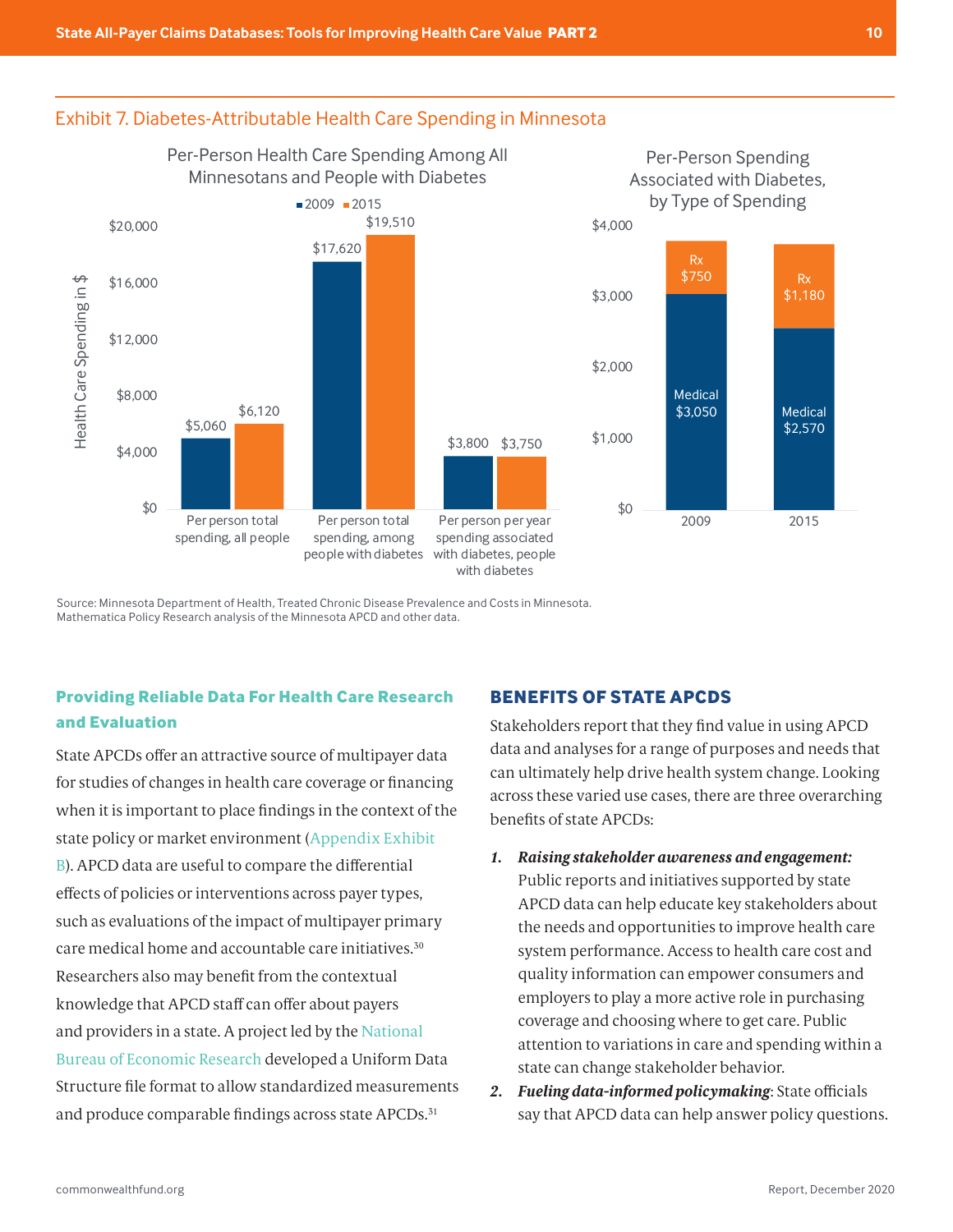<span id="page-10-0"></span>Analyses using APCD data have helped officials and legislators and their constituents understand cost drivers, access patterns, and quality of care so that they can make fact-based decisions to improve coverage, financing, and regulation of the health care system across the public and private sectors.

*3. Generating knowledge for improvement*: Research using state APCD data creates new knowledge about specific treatments, provider practices, facilities, delivery systems or networks, payers, and geographic regions. Evaluations of interventions and programs using APCD data provide an evidence-based feedback loop for improving and refining approaches.

## **CHALLENGES TO REALIZING THE VALUE OF STATE APCDS**

#### **If We Build It, Will They Come?**

The uptake of an APCD involves a convergence of factors: a perceived need for data by stakeholders coupled with an awareness of the APCD as a possible data source, the fitness of the data to meet the particular need, and the ability to analyze or interpret and effectively apply the data. Study sites have learned that stakeholders benefit from education on the uses to which APCD data can be put and how it can augment their existing sources of data. This effort may be more effectual when timed to coincide with an initiative or opportunity to act on the data.

To support the use of APCD data by external stakeholders, some states sponsor user groups and maintain a log of data issues and resolutions.<sup>[32](#page-17-0)</sup> Less experienced users typically prefer to receive standard data tables or reports, which an APCD administrator must have the resources to produce even if paid for through user fees.

Four of five consumers surveyed think it is important for states to provide comparative information on health care prices, but only one of five residents of a state with a medical shopping website knew of it.<sup>[33](#page-17-0)</sup> States such as New Hampshire are learning how to make their websites user friendly and encourage their use.<sup>34</sup> Maine's "Right to Shop" law requires health insurers to offer incentives for members to select lower-cost, higher-quality providers, which may be facilitated by — and lead to greater use of the state's transparency website.[35](#page-17-0)

#### **Data Limitations and Completeness**

APCDs are complex databases that require a learning curve to master. Health care claims data originate in payment for services and so have limitations when used for research and analysis.[36](#page-17-0) Several APCD leaders noted the importance of efforts to ensure the integrity and credibility of their analytic efforts (see Part 1 for the role of advisory committees in this regard).<sup>[37](#page-17-0)</sup> State officials caution that reports using APCD data should document data limitations to help assure appropriate interpretations.

*The [APCD] has really helped our research team. In fact, we just got a highly competitive grant to help 125 primary care practices throughout Virginia do a better job of screening and counseling for unhealthy alcohol use. This study could help up to 1.25 million Virginians. We are using the APCD as a counseling and tracking tool for practices. The grant reviewers specifically commented on the value of having this data. …*

#### **Alex Krist, MD, MPH** *Professor, Family Medicine and Population Health, Virginia Commonwealth University*

 $66$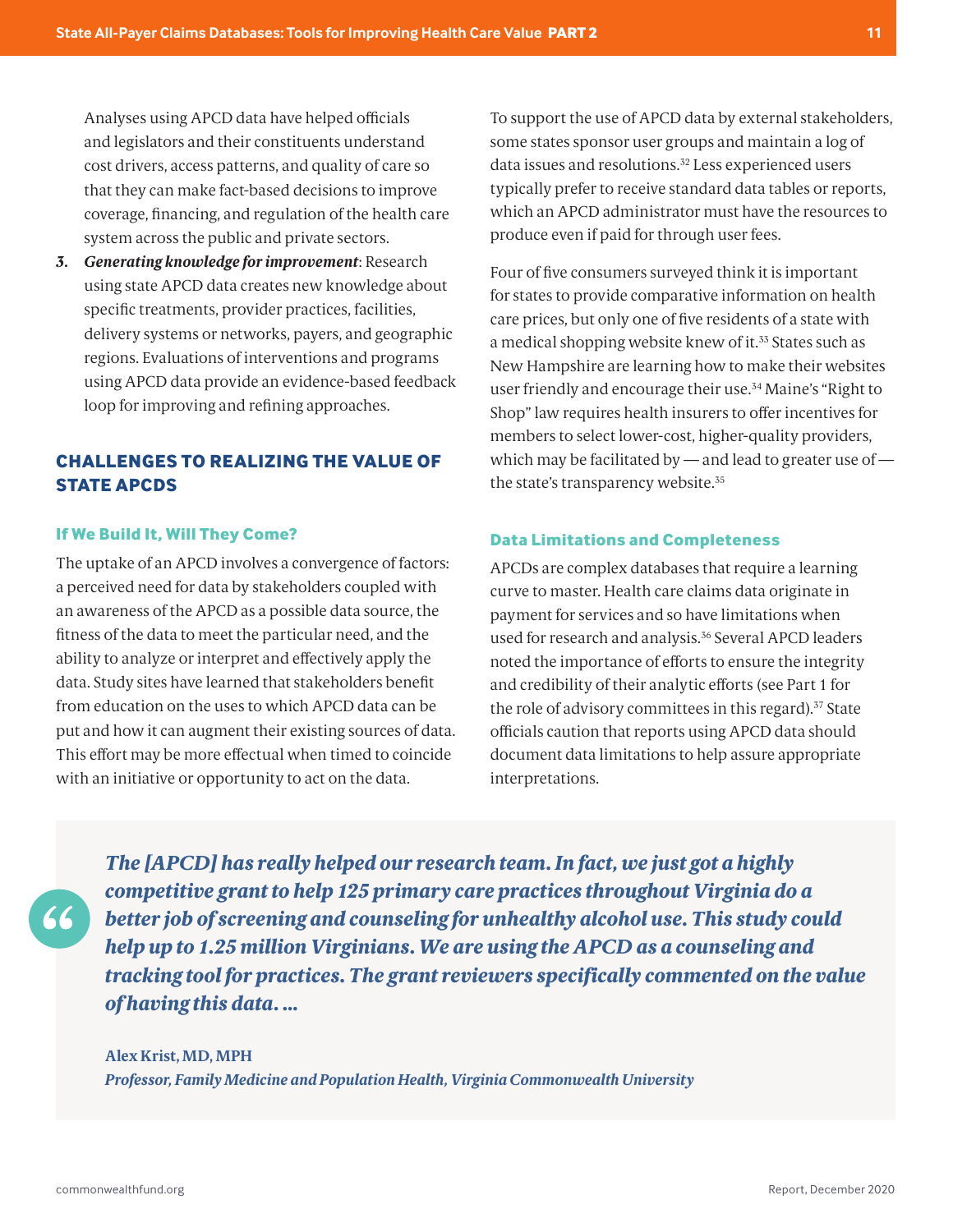<span id="page-11-0"></span>One key limitation is missing data. For example, federal regulations restrict the submission of some substance abuse treatment data to APCDs.<sup>[38](#page-17-0)</sup> Another is the Supreme Court's decision exempting self-insured [ERISA plans](https://www.dol.gov/general/topic/health-plans/erisa) from state APCD submission requirements.<sup>[39](#page-17-0)</sup> However, APCDs can still lawfully receive claims data from some selfinsured plans[.40](#page-18-0) Administrators estimate that their APCDs represent the majority (50% to 90%) of their states' insured residents. While state APCDs can report on health care spending for commercially insured residents, some states collect additional data to report on total statewide health care spending trends[.41](#page-18-0) Policymakers have proposed creating a national or federated approach to address data gaps for all states, but such a project would likely face its own limitations[.42](#page-18-0)

#### **CASE EXAMPLE: MINNESOTA'S TOTAL HEALTH CARE SPENDING ESTIMATES**

The Minnesota Department of Health periodically synthesizes summary data collected from a variety of health care payers (including those that do not contribute claims data to the APCD) to report on total health care spending trends in the state.<sup>43</sup> Because these summary data are inadequate for in-depth analyses, the state uses its APCD in a complementary fashion to examine spending drivers by type of service, geographic area, or demographics. "The APCD is both a tool to dive down much deeper, but also to help triangulate whether aggregated numbers are precise enough to tell the story," says Stefan Gildemeister, the Department of Health's chief economist.

#### **Antitrust and Market Competition**

A review by scholars at the University of California Hastings College of Law found that APCDs generally fall within a "safe harbor" under federal antitrust guidelines when they report the average or median price paid for a service by multiple payers.<sup>44</sup> Most states require public disclosure of APCD data uses while offering stakeholders equal opportunity to make approved use of the data. APCD administrators rely on advisory bodies to help determine appropriate data uses that may advance a data requester's interests while also improving the functioning of the health care system or market. Ultimately, broader regulatory rules determine the nature and benefits of market competition in a state.

#### **INSIGHTS AND LESSONS LEARNED**

*Fulfilling the purposes of an APCD requires continuous learning and adaptive management.* Study states have taken a range of approaches to meet stakeholders' information needs. While states have learned from one another, shared knowledge is more easily translated in the technical than the policy context.[45](#page-18-0) States' varied experiences in pursuing a transparency agenda, for example, shaped distinct courses even among geographic neighbors, sometimes requiring that they change direction in response to changes in the policy environment.<sup>46</sup>

*Realizing the potential of an APCD requires building relationships to understand and meet needs.* Several leaders emphasized the importance of spending time with new and existing state legislators and legislative staff, particularly those serving on committees with jurisdiction over health and budget matters. This interaction provides an opportunity to learn about their

*It has been surprising just how much of a need there is for data from the APCD for a wide variety of projects, even after explaining all of the potential limitations.*

**Michael Lundberg** *CEO, Virginia Health Information*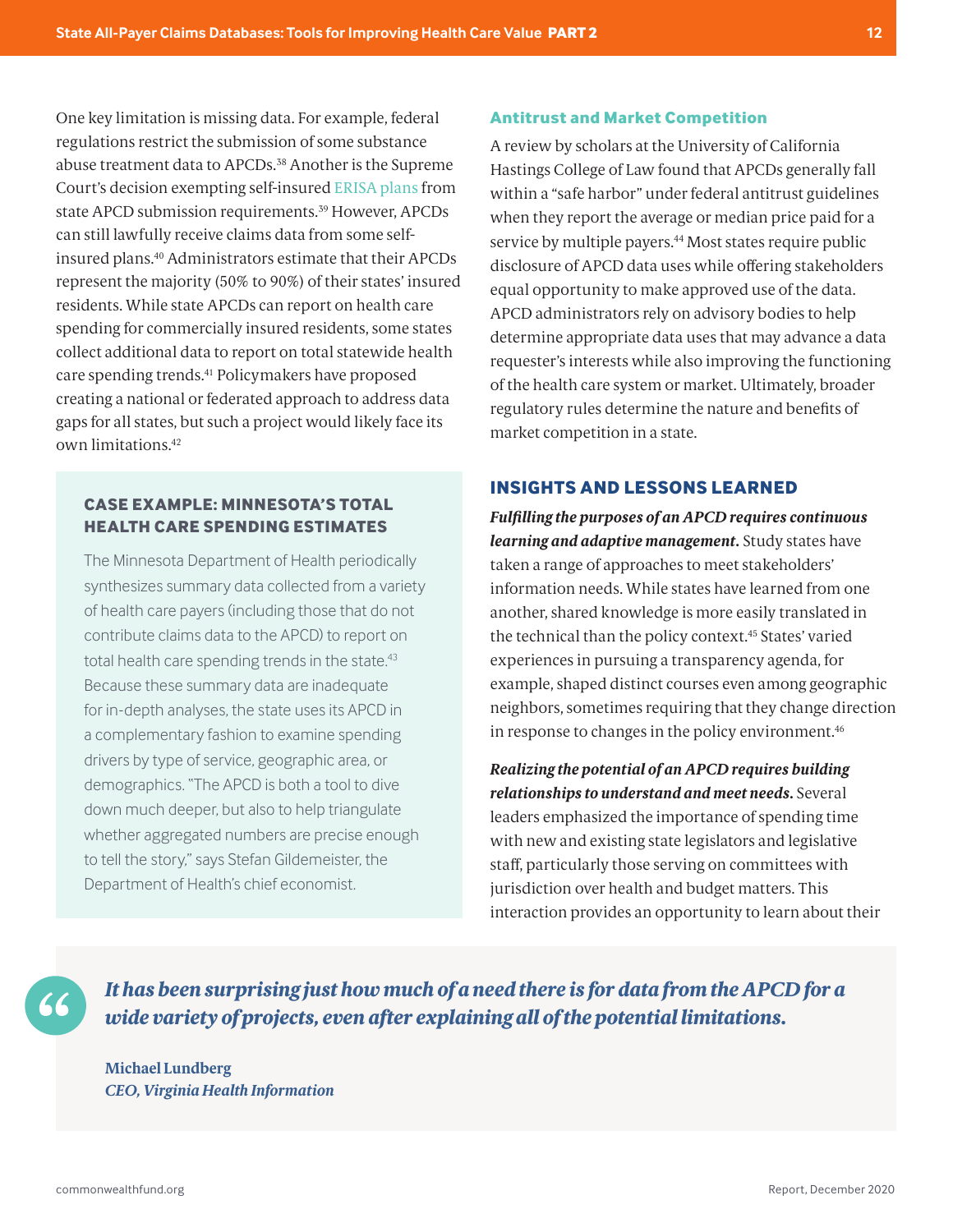<span id="page-12-0"></span>needs and interests and to describe how the APCD can be used to answer specific policy questions. In many states, APCD staff or officials regularly interact with stakeholders and organizations that have an interest in using APCD data[.47](#page-18-0) APCD staff also need to maintain good working relationships with insurers that submit data and with providers that are the subject of public disclosure.[48](#page-18-0)

#### **CONCLUSION**

State APCDs continue to demonstrate their relevance. Data from APCDs can inform state policy and support health care stakeholders as they try to "buy smart" and improve health system performance. States can use APCD data and analyses to meet the need for fiscally responsible spending on public programs and to guide changes in the health care system brought on by the COVID-19 pandemic.

#### **HOW THIS STUDY WAS CONDUCTED**

**Data Collection and Analysis:** We conducted semistructured interviews with APCD leaders in each state and with select stakeholders (e.g., legislator, employer, Medicaid official) in some states. Interviews were recorded (with permission) and transcribed. Data derived from interviews and documentary sources were organized in cross-case displays for topical content analysis.[49](#page-18-0) Findings were validated and refined based on a comparison with other published literature and through review by interviewees.

**Site Selection:** Based on a literature scan and expert advice, we selected eight U.S. states (Exhibit 1) whose APCDs are characterized by diverse approaches and contexts. The APCDs, which have been in operation for four to 17 years, were also selected to highlight relatively advanced uses of data. We excluded some states that are the subject of other research ([Massachusetts,](https://doi.org/10.26099/myt4-2630) [Rhode Island\)](https://petersonhealthcare.org/sites/default/files/Rhode-Island-Project-Overview.pdf), that only recently implemented an APCD (Delaware), or that have a unique policy context (all-payer rate setting in Maryland). The states we chose represent New England, the Midwest, the South, and the West.

**Contextual Environments:** Study states represent a variety of markets and public policies. Collectively, they tend to perform better than average among all states on rankings of health system performance (median 12; range 3 to 47), small group insurance market competition (median 16; range 1 to 36), and ensuring that information is available to the public (median 13; range 1 to 37), as well as on an assessment of health care price transparency laws (median grade C; range A to F). All but Wisconsin have expanded Medicaid under the Affordable Care Act. These factors suggest that most study states are amenable to adopting health reforms and policies to promote health system improvement, which may have influenced the creation of an APCD.

| <b>State Ranking or Grade</b>          | Ark. | Colo.          | Maine          | Minn.           | <b>N.H.</b>     | <b>Utah</b> | Va.            | Wisc.        | Average | <b>Median</b> |
|----------------------------------------|------|----------------|----------------|-----------------|-----------------|-------------|----------------|--------------|---------|---------------|
| Health System Performance (1)          | 47   | 9              | 12             | 3               | 10 <sup>°</sup> | 11          | 29             | 12           |         | 12            |
| Insurance Market Competition (2)       | 26   | 12             | -17            | 14              | 32              | 36          | 5 <sup>7</sup> |              | 18      | 16            |
| Ensuring Data Is Available for Use (3) | 17   |                | $\overline{4}$ | 10 <sup>°</sup> | 37              | 11          | 14             | 35           | 16      | 13            |
| Healthcare Price Transparency (4)      | D.   | B <sub>7</sub> | $-$ A          | $\overline{C}$  | A               | D.          | C.             | F.           |         |               |
| Expanded Medicaid Under ACA (5)        |      |                |                | Y               | Y.              |             |                | <sup>N</sup> |         |               |

Sources: (1) The Commonwealth Fund, *[Scorecard on State Health System Performance](https://www.commonwealthfund.org/publications/fund-reports/2019/jun/2019-scorecard-state-health-system-performance-deaths-suicide)* (2019) (1=highest performing state). (2) Kaiser Family Foundation, State Health Facts: [Small Group Insurance Market Competition](https://www.kff.org/other/state-indicator/small-group-insurance-market-competition/), Rank on Herfindahl-Hirschman Index (1=most competitive market). (3) Center for Data Innovation, *[The Best States for Data Innovation](https://www.datainnovation.org/2017/07/the-best-states-for-data-innovation/)* (2017). The rank is a composite of 9 indicators (1=best at making data available for public use). (4) Catalyst for Payment Reform and the Source on Healthcare Price and Competition, "[2020 Report Card on State Price Transparency Laws](https://www.catalyze.org/about-us/cpr-in-the-news/press-release-price-transparency-report-release/)," 2020. (5) The Commonwealth Fund, *[Medicaid Expansion Status](https://datacenter.commonwealthfund.org/topics/medicaid-expansion-status)*, 2019.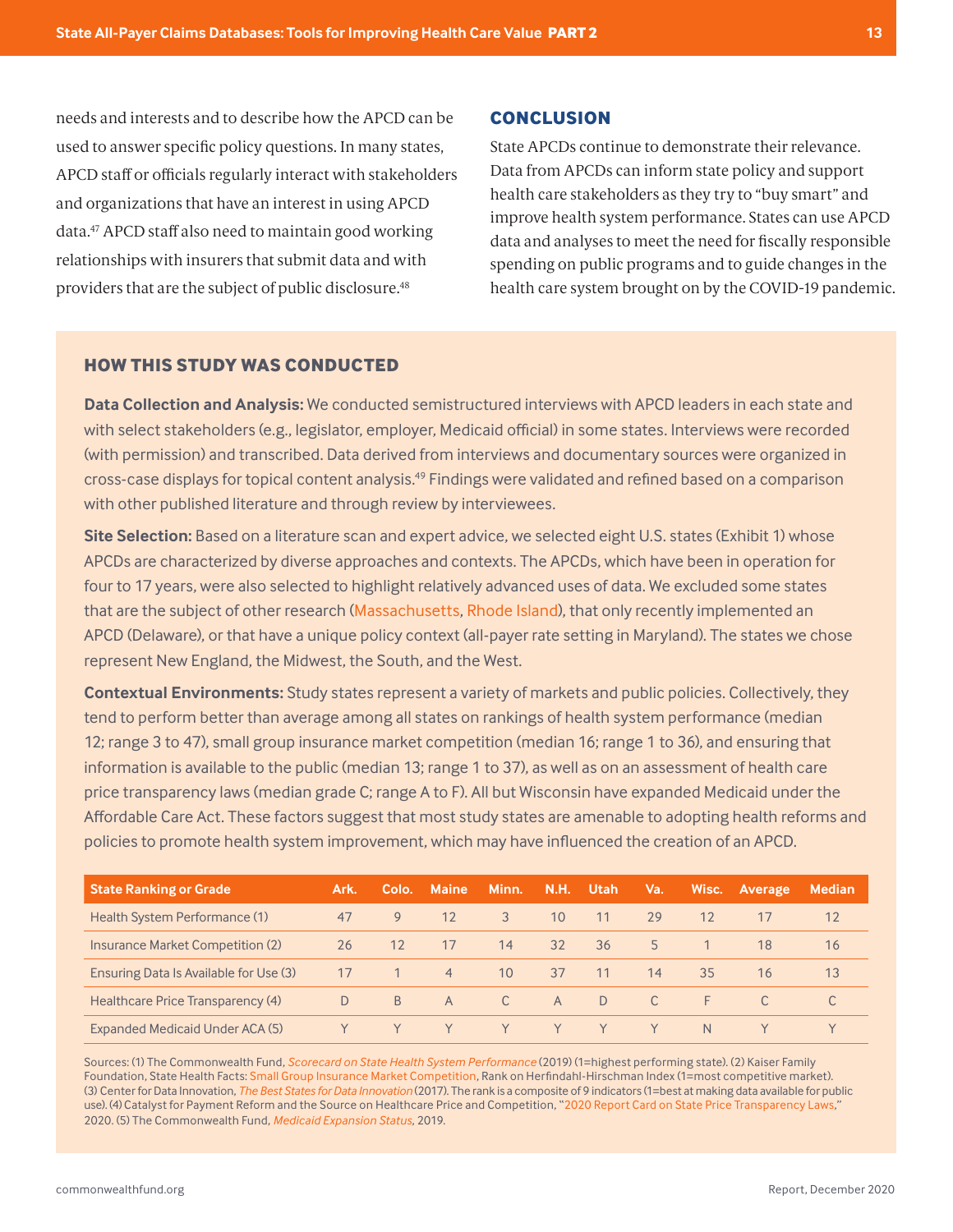#### <span id="page-13-0"></span>**APPENDIX EXHIBIT A**

| <b>STATE</b>         | <b>DATA RELEASES</b>                |                            |                                 |                                     |                                   |                             | <b>USERS OF APCD DATA OR ANALYSES</b> |                        |                              |                             |                        |                   |                 |                      |                                   |                             |                             |
|----------------------|-------------------------------------|----------------------------|---------------------------------|-------------------------------------|-----------------------------------|-----------------------------|---------------------------------------|------------------------|------------------------------|-----------------------------|------------------------|-------------------|-----------------|----------------------|-----------------------------------|-----------------------------|-----------------------------|
|                      | <b>Public</b>                       |                            |                                 | <b>Fee-Based</b>                    |                                   |                             | <b>Government</b>                     |                        |                              |                             |                        |                   | <b>External</b> |                      |                                   |                             |                             |
|                      | Consumer Price Transparency Website | Research Reports/Snapshots | Public Use Files (Deidentified) | Reports/Tables<br>Standard Analytic | Custom Reports/Analysis/Data Mart | <b>Datasets</b><br>Research | State and Local Health Agencies       | State Insurance Agency | <b>State Medicaid Agency</b> | State Employee Benefit Plan | State Attorney General | State Legislature | Consumers       | Payers and Providers | Purchasers/Stakeholder Coalitions | Consultants/Brokers/Vendors | <b>External Researchers</b> |
| <b>Arkansas</b>      | $\ast$                              | $\chi$                     |                                 |                                     | $\times$                          | X                           | $\chi$                                | X                      | X                            | X                           |                        | $\times$          | X               |                      | $\chi$                            | X                           | X                           |
| Colorado             | $\mathsf X$                         | $\mathsf X$                | X                               | $\chi$                              | X                                 | X                           | $\mathsf X$                           | X                      | $\mathsf X$                  | $\mathsf X$                 |                        | X                 | $\mathsf X$     | $\chi$               | X                                 | $\chi$                      | X                           |
| <b>Maine</b>         | $\mathsf X$                         | $\mathsf X$                | X                               | $\chi$                              | X                                 | X                           | $\mathsf X$                           | $\chi$                 | $\times$                     | $\times$                    | X                      | X                 | $\mathsf X$     | $\chi$               | X                                 | X                           | X                           |
| <b>Minnesota</b>     |                                     | $\mathsf X$                | $\mathsf X$                     |                                     |                                   |                             | $\mathsf X$                           |                        |                              |                             |                        | X                 |                 |                      |                                   |                             |                             |
| <b>New Hampshire</b> | X                                   | $\mathsf X$                | $\mathsf X$                     |                                     |                                   | X                           | $\mathsf X$                           | $\chi$                 | $\mathsf X$                  |                             | X                      | $\mathsf X$       | $\mathsf X$     | $\mathsf X$          |                                   |                             | $\chi$                      |
| Utah                 | $\ast$                              | $\chi$                     |                                 |                                     | $\chi$                            | $\mathsf{X}$                | $\chi$                                | $\chi$                 | $\mathsf X$                  |                             |                        | $\chi$            | $\chi$          | $\chi$               | $\mathsf X$                       | $\mathsf{X}$                | X                           |
| Virginia             | $\ast$                              | $\chi$                     |                                 | $\chi$                              | $\chi$                            | X                           | $\chi$                                | $\chi$                 | $\chi$                       | $\chi$                      |                        | X                 | $\chi$          | $\chi$               | $\mathsf X$                       |                             | $\chi$                      |
| <b>Wisconsin</b>     | $\ast$                              | $\mathsf X$                |                                 | $\chi$                              | $\chi$                            |                             | $\mathsf X$                           |                        | $\mathsf X$                  | $\mathsf X$                 |                        |                   |                 | $\mathsf X$          | $\mathsf X$                       |                             | X                           |
| <b>COUNT</b>         | 3                                   | 8                          | $\overline{\mathbf{4}}$         | 4                                   | 6                                 | 6                           | 8                                     | 6                      | $\overline{7}$               | 5                           | $\overline{2}$         | $\overline{7}$    | 6               | 6                    | 6                                 | $\overline{\mathbf{4}}$     | $\overline{7}$              |

Source: Author's analysis. \* Notes on Consumer Price Transparency: Arkansas pricing data are available from a third party ([mymedicalshopper.com](http://mymedicalshopper.com)); Utah's website is under development; Virginia publishes median prices by care setting only (not by provider); Wisconsin recently discontinued its consumer medical shopping website.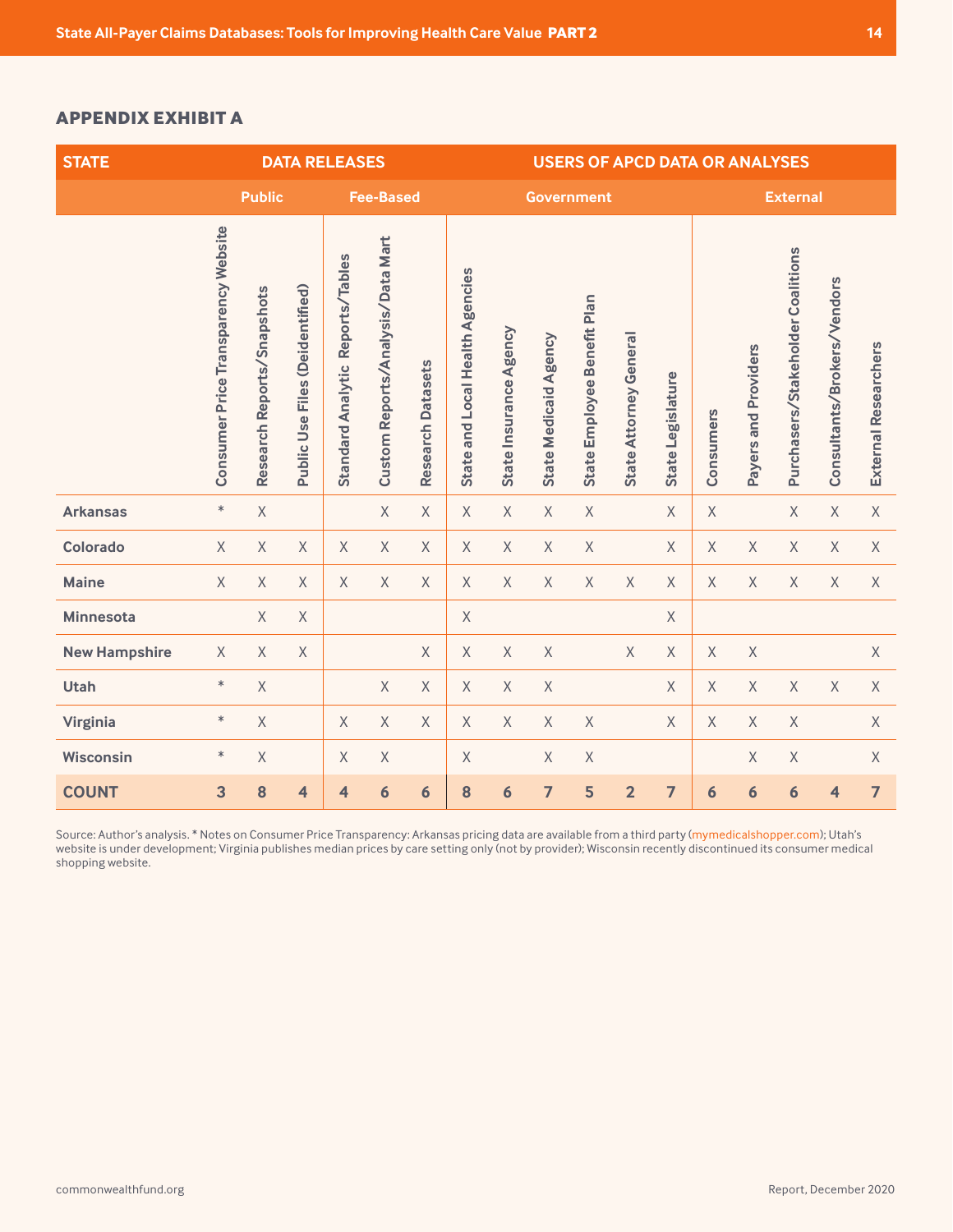#### <span id="page-14-0"></span>**APPENDIX EXHIBIT B**

| <b>Topic</b>                                            | <b>Example Findings of Research and Evaluation Using APCD Data</b>                                                                                                                                                                                                                                                                                                                                                                                                                                                                                                                                                                                                                                       |
|---------------------------------------------------------|----------------------------------------------------------------------------------------------------------------------------------------------------------------------------------------------------------------------------------------------------------------------------------------------------------------------------------------------------------------------------------------------------------------------------------------------------------------------------------------------------------------------------------------------------------------------------------------------------------------------------------------------------------------------------------------------------------|
| <b>Hospital Price</b><br><b>Variation</b>               | Staff of the Federal Trade Commission used Colorado APCD data to analyze variation in complexity-adjusted<br>hospital prices paid by commercial health insurers for five procedures. They uncovered significant variation<br>in the prices paid by different insurers for the same service in the same hospital, and even greater variation in<br>prices across hospitals. The researchers estimated that insurers would spend 10 percent to 20 percent less<br>for these procedures if they paid the lowest price that each hospital received. <sup>50</sup>                                                                                                                                            |
| <b>Effect of</b><br><b>Medicaid</b><br><b>Expansion</b> | Using data from the Colorado and Utah APCDs, researchers compared the experiences of Medicaid<br>beneficiaries in Colorado, which expanded Medicaid under the Affordable Care Act, and Utah, which did<br>not. They found that beneficiaries in Colorado gained an additional two months of coverage and were 16<br>percentage points less likely to experience a coverage disruption in a given year compared to beneficiaries<br>in Utah. <sup>51</sup> During this period, new mothers in Utah were more likely to lose their Medicaid coverage and they<br>had fewer outpatient visits paid by Medicaid during the six months after childbirth compared to new mothers<br>in Colorado. <sup>52</sup> |
| <b>Coverage of</b><br><b>Preventive</b><br><b>Care</b>  | Researchers examined Maine APCD data for commercially insured and Medicare beneficiaries aged 50 to 75<br>before and after passage of the Affordable Care Act, which eliminated patient cost-sharing for preventive<br>care. This change in coverage reduced median out-of-pocket payments by \$94 in rural areas and \$63 in<br>urban areas, which led to a 40 percent relative reduction in the disparity in colonoscopy rates between urban<br>and rural areas. <sup>53</sup>                                                                                                                                                                                                                         |
| <b>Opioid Use</b>                                       | Using the Virginia APCD, researchers found that new long-term opioid prescription-filling behavior is common<br>after orthopedic surgical procedures in patients who were not taking opioids preoperatively. <sup>54</sup><br>Research using New Hampshire APCD data found that, among adults with office visits for noncancer low-back<br>pain, those who visited a chiropractor were 55 percent less likely to fill a prescription for an opioid analgesic<br>compared with those who did not receive chiropractic services. <sup>55</sup>                                                                                                                                                             |
| <b>Clinical Cost</b><br>and Outcomes                    | Researchers used data from the Maine APCD to examine the cost and outcomes of total hip replacement.<br>They found that newer muscle-sparing and minimally invasive surgical techniques were more effective than<br>traditional methods and can reduce costs in combination with centralization or regionalization of services. <sup>56</sup>                                                                                                                                                                                                                                                                                                                                                            |
| <b>Social Service</b><br><b>Interventions</b>           | Analysis of medically tailored meal delivery using data from the Colorado APCD showed reductions of 13<br>percent in 30-day hospital readmissions and 24 percent in total medical costs for those with three chronic<br>conditions. <sup>57</sup>                                                                                                                                                                                                                                                                                                                                                                                                                                                        |
| Use of<br><b>Telemedicine</b>                           | Using Minnesota APCD data, researchers found that telemedicine visits increased more than sevenfold from<br>2010 to 2015. In metropolitan areas, telemedicine visits were primarily direct-to-consumer services provided<br>by midlevel providers and covered by commercial insurance. In nonmetropolitan areas, telemedicine was<br>used primarily for services delivered by physicians to publicly insured populations. <sup>58</sup>                                                                                                                                                                                                                                                                  |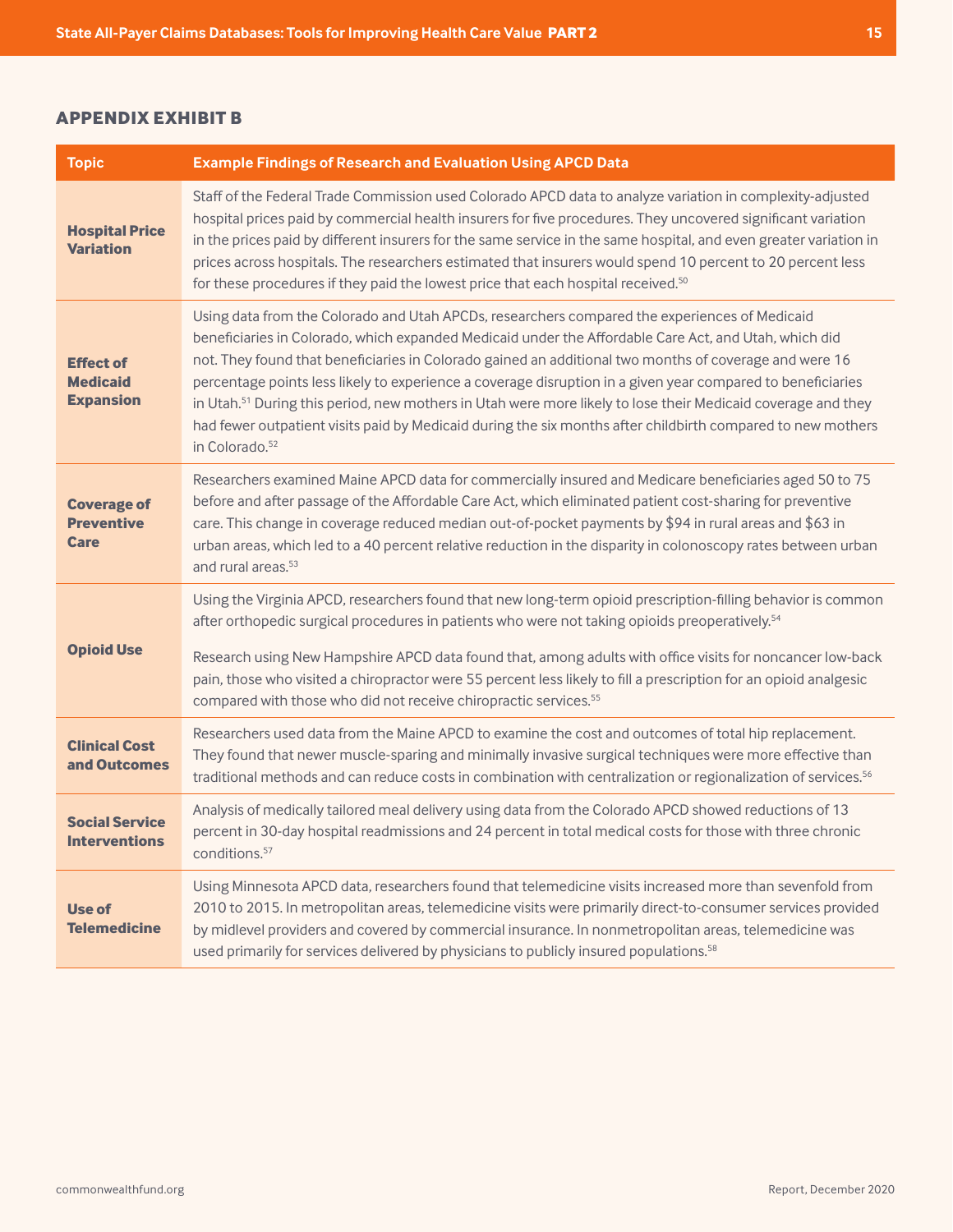#### <span id="page-15-0"></span>**NOTES**

- [1](#page-1-0). APCD Council, [Interactive State Report Map](https://www.apcdcouncil.org/state/map), accessed May 1, 2020.
- [2](#page-1-0). APCD Council, [APCD Showcase Case Studies](https://www.apcdshowcase.org/case-studies) (University of New Hampshire, n.d.).
- [3](#page-2-0). Funding was provided by the Robert Wood Johnson Foundation; see: Network for Regional Healthcare Improvement, "[Healthcare Affordability: Data Is the](https://www.nrhi.org/uploads/rwj_tcoc_phaseiii_benchmark_2018_r7.pdf)  [Spark, Collaboration Is the Fuel](https://www.nrhi.org/uploads/rwj_tcoc_phaseiii_benchmark_2018_r7.pdf)," Nov. 8, 2018.
- [4.](#page-2-0) For example, the analysis showed that Colorado could save \$141 million annually if total costs were reduced to the multistate average; see: Center for Improving Value in Health Care, "[Colorado's Health Care Costs](https://www.civhc.org/2018/11/08/colorados-health-care-costs-continue-to-rise-above-other-states/)  [Continue to Rise Above Other States](https://www.civhc.org/2018/11/08/colorados-health-care-costs-continue-to-rise-above-other-states/) (CIVHC, Nov. 8, 2018).
- [5](#page-2-0). Utah's reports were disseminated by the [Utah](https://healthinsight.org/totalcostofcare#report-resources-and-definitions)  [Partnership for Value-Driven Healthcare](https://healthinsight.org/totalcostofcare#report-resources-and-definitions), which offered clinics practical [guidance](https://healthinsight.org/totalcostofcare#how-to-use-the-report) on how to use the information for improvement.
- [6.](#page-2-0) Minnesota Department of Health, *[Novel MDH](https://www.health.state.mn.us/news/pressrel/2015/hcevents.html)  [Study Yields First Statewide Estimate of Potentially](https://www.health.state.mn.us/news/pressrel/2015/hcevents.html)  [Preventable Health Care Events](https://www.health.state.mn.us/news/pressrel/2015/hcevents.html)* (MDH, July 23, 2015).
- [7.](#page-2-0) John N. Mafi et al., "[Low-Cost, High-Volume Health](http://doi.org/10.1377/hlthaff.2017.0385)  [Services Contribute the Most to Unnecessary Health](http://doi.org/10.1377/hlthaff.2017.0385)  [Spending](http://doi.org/10.1377/hlthaff.2017.0385)," *Health Affairs* 36, no. 10 (2017): 1701–4.
- [8.](#page-2-0) For example, the state of Virginia created a task force of employers to act on the data as part of an initiative led by the Virginia Center for Health Innovation in collaboration with health systems and networks; see: Virginia Center for Health Innovation, *[Employer](https://www.vahealthinnovation.org/2019/07/09/employer-task-force-launched-to-focus-on-reducing-low-value-health-services/)  [Task Force Launched to Focus on Reducing Low-Value](https://www.vahealthinnovation.org/2019/07/09/employer-task-force-launched-to-focus-on-reducing-low-value-health-services/)  [Health Services](https://www.vahealthinnovation.org/2019/07/09/employer-task-force-launched-to-focus-on-reducing-low-value-health-services/)* (VCHI, July 9, 2019); Virginia Center for Health Innovation, [Virginia Receives a \\$2.2M](https://www.vahealthinnovation.org/2019/03/13/virginia-receives-a-2-2m-grant-to-tackle-the-overuse-of-unnecessary-health-care/)  [Grant to Tackle the Overuse of Unnecessary Health](https://www.vahealthinnovation.org/2019/03/13/virginia-receives-a-2-2m-grant-to-tackle-the-overuse-of-unnecessary-health-care/)  [Care](https://www.vahealthinnovation.org/2019/03/13/virginia-receives-a-2-2m-grant-to-tackle-the-overuse-of-unnecessary-health-care/) (VCHI, March 13, 2019).
- [9.](#page-4-0) Center for Improving Value in Health Care, *[HB 19-1174](https://www.civhc.org/wp-content/uploads/2020/03/Out-of-Network-Bill-FAQs_2.2020.pdf)  [Out-of-Network Bill: Colorado All Payer Claims](https://www.civhc.org/wp-content/uploads/2020/03/Out-of-Network-Bill-FAQs_2.2020.pdf)*

*[Database Frequently Asked Questions](https://www.civhc.org/wp-content/uploads/2020/03/Out-of-Network-Bill-FAQs_2.2020.pdf)* (CIVHC, Feb. 2020).

- [10](#page-4-0). Julia Lerche and Ross Winkelman, *[Applicability of](https://www.shvs.org/applicability-of-all-payer-claims-databases-for-rate-review-and-other-regulatory-functions/)  [All-Payer Claims Databases for Rate Review and Other](https://www.shvs.org/applicability-of-all-payer-claims-databases-for-rate-review-and-other-regulatory-functions/)  [Regulatory Functions](https://www.shvs.org/applicability-of-all-payer-claims-databases-for-rate-review-and-other-regulatory-functions/)* (State Health Reform Assistance Network, June 2014).
- [11.](#page-4-0) Many states review insurer premium rate filings to ensure they are adequate to meet the need for services and are not unfairly discriminatory in application. Colorado recently enacted legislation to include affordability as a criterion in rate reviews, although its implementation has been delayed during the COVID-19 pandemic.
- [12](#page-5-0). See National Conference of State Legislatures, *[Transparency of Health Costs: State Actions](https://www.ncsl.org/research/health/transparency-and-disclosure-health-costs.aspx)* (NCSL, n.d.). The state price transparency websites described here should not be conflated with a recent federal [regulation](https://www.cms.gov/newsroom/fact-sheets/fiscal-year-fy-2019-medicare-hospital-inpatient-prospective-payment-system-ipps-and-long-term-acute-0) requiring hospitals to post their billed charges, or with President Trump's [Executive Order](https://www.whitehouse.gov/presidential-actions/executive-order-improving-price-quality-transparency-american-healthcare-put-patients-first/) (not yet implemented) that would require hospitals to disclose their negotiated payment rates — a step that the health care industry opposes.
- [13](#page-5-0). Bundled prices for episodes of care are reported for a subset of procedures on these websites. For example, the Colorado [Shop-for-Care website](https://www.civhc.org/shop-for-care/) reports episode prices for 22 relatively expensive procedures while reporting facility-only prices for imaging procedures; the [CompareMaine website](https://www.comparemaine.org/) reports on episodes of care for 12 surgical procedures.
- [14](#page-5-0). In response to a legislative mandate, Utah's state auditor is developing a transparency website using data from the state's APCD. The Wisconsin Health Information Organization recently discontinued its consumer shopping website due to lack of use and loss of state funding. The group continues to publish ratings of the quality and [efficiency of primary care](https://whio.org/pcp-county-comparison/)  [practices](https://whio.org/pcp-county-comparison/) — an application that is more aligned with the organization's future direction.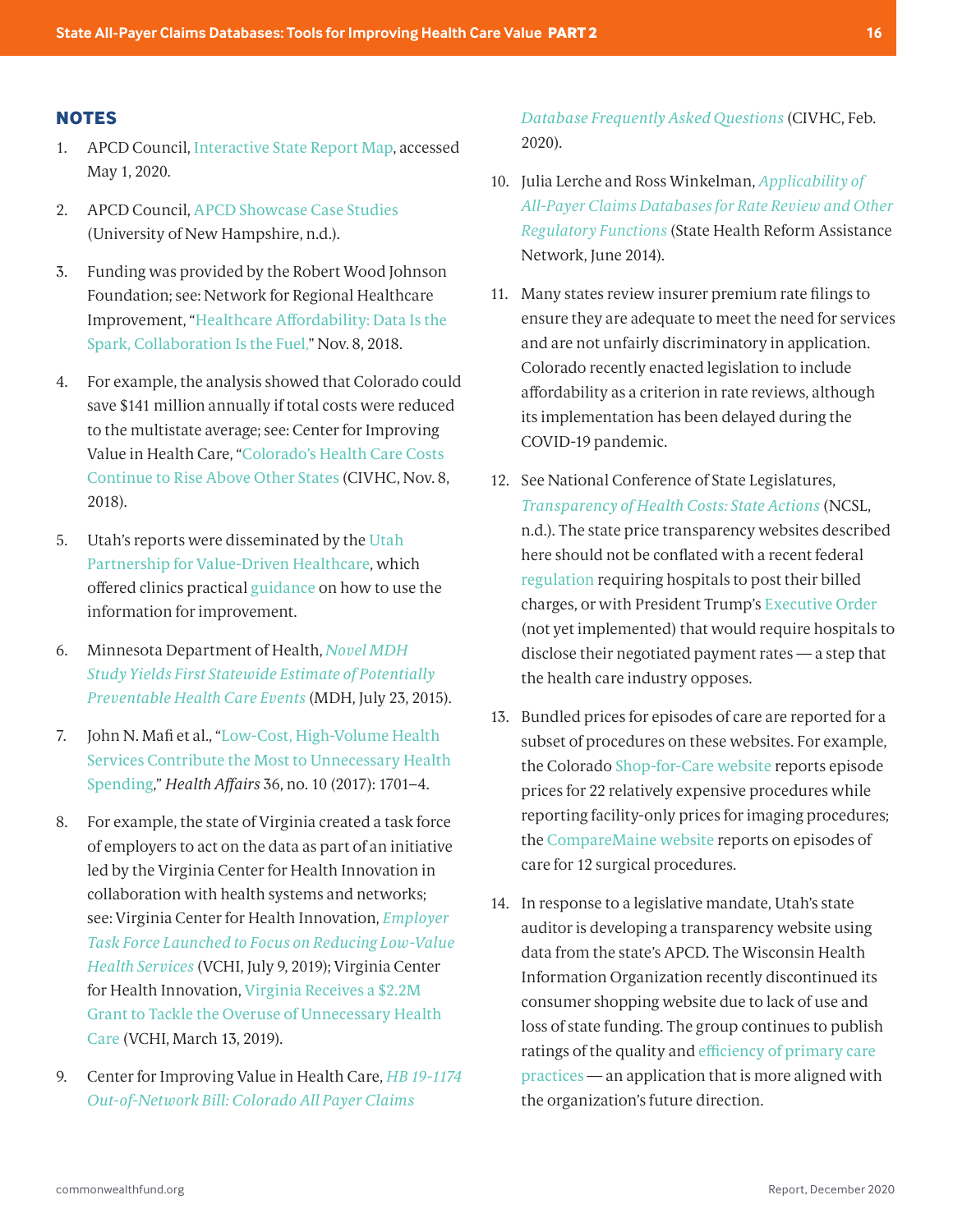- <span id="page-16-0"></span>[15](#page-5-0). Zach Y. Brown, ["Equilibrium Effects of Health Care](https://doi.org/10.1162/rest_a_00765)  [Price Information](https://doi.org/10.1162/rest_a_00765)," *Review of Economics and Statistics* 101, no. 4 (Oct. 2019): 699–712. In a related analysis, the author estimated that wider uptake of a public website would produce greater "supply-side" effects whereby providers are induced to reduce their prices over time. See: Zach Y. Brown, *[An Empirical Model](http://www-personal.umich.edu/~zachb/zbrown_empirical_model_price_transparency.pdf)  [of Price Transparency and Markups in Health Care](http://www-personal.umich.edu/~zachb/zbrown_empirical_model_price_transparency.pdf)* (University of Michigan, 2018).
- [16.](#page-5-0) The effects of a public website may differ from the effects of employers' price transparency tools. Studies of the latter generally find that payments are lower for some services received by those who used a price comparison tool compared to those who did not. However, few people used the tools and there was no observed reduction in overall spending in the time periods measured (which may not have been long enough to detect supply-side effects on prices). See: Christopher Whaley et al., ["Association Between](https://jamanetwork.com/article.aspx?doi=10.1001/jama.2014.13373)  [Availability of Health Service Prices and Payments](https://jamanetwork.com/article.aspx?doi=10.1001/jama.2014.13373)  [for These Services](https://jamanetwork.com/article.aspx?doi=10.1001/jama.2014.13373)," *JAMA* 312, no. 16 (2014): 1670–76; Sunita Desai et al., ["Association Between Availability](https://jamanetwork.com/article.aspx?doi=10.1001/jama.2016.4288)  [of a Price Transparency Tool and Outpatient](https://jamanetwork.com/article.aspx?doi=10.1001/jama.2016.4288)  [Spending,](https://jamanetwork.com/article.aspx?doi=10.1001/jama.2016.4288)" *JAMA* 315, no. 17 (2016): 1874–81; Anna D. Sinaiko, Karen E. Joynt, and Meredith B. Rosenthal, ["Association Between Viewing Health](http://doi.org/10.1001/jamainternmed.2016.6622)  [Care Price Information and Choice of Health Care](http://doi.org/10.1001/jamainternmed.2016.6622)  [Facility,](http://doi.org/10.1001/jamainternmed.2016.6622)" *JAMA Internal Medicine* 176, no. 12 (Dec. 2016): 1868–70; Sunita Desai et al., ["Offering a Price](https://doi.org/10.1377/hlthaff.2016.1636)  [Transparency Tool Did Not Reduce Overall Spending](https://doi.org/10.1377/hlthaff.2016.1636)  [Among California Public Employees and Retirees,](https://doi.org/10.1377/hlthaff.2016.1636)" *Health Affairs* 36, no. 8 (Aug. 2017): 1401–7.
- [17](#page-5-0). Judith H. Hibbard, Jean Stockard, and Martin Tusler, ["Hospital Performance Reports: Impact on Quality,](https://doi.org/10.1377/hlthaff.24.4.1150)  [Market Share, and Reputation](https://doi.org/10.1377/hlthaff.24.4.1150)," *Health Affairs* 24, no. 4 (2005): 1150–60.
- [18.](#page-5-0) Ateev Mehrotra, Michael E. Chernew, and Anna D. Sinaiko, "[Promise and Reality of Price Transparency,](http://doi.org/10.1056/NEJMhpr1715229)" *New England Journal of Medicine* 378, no. 14 (April 5, 2018): 1348-54; David Blumenthal, Lovisa Gustafsson, and Shanoor Seervai, "[Price Transparency in Health](https://hbr.org/2019/07/price-transparency-in-health-care-is-coming-to-the-u-s-but-will-it-matter)  [Care Is Coming to the U.S. — But Will It Matter?](https://hbr.org/2019/07/price-transparency-in-health-care-is-coming-to-the-u-s-but-will-it-matter)" *Harvard Business Review* (July 3, 2019).
- [19.](#page-5-0) David Cutler and Leemore Dafny, "[Designing](http://doi.org/10.1056/NEJMp1100540)  [Transparency Systems for Medical Care Prices,](http://doi.org/10.1056/NEJMp1100540)" *New England Journal of Medicine* 364, no. 10 (2011): 894-5; D. Andrew Austin and Jane G. Gravelle, *[CRS Report for](https://crsreports.congress.gov/product/details?prodcode=RL34101)  [Congress: Does Price Transparency Improve Market](https://crsreports.congress.gov/product/details?prodcode=RL34101)  [Efficiency? Implications of Empirical Evidence in Other](https://crsreports.congress.gov/product/details?prodcode=RL34101)  [Markets for the Health Sector](https://crsreports.congress.gov/product/details?prodcode=RL34101)* (Congressional Research Service, April 29, 2008).
- [20.](#page-5-0) Amanda Frost and David Newman, *[Spending on](https://healthcostinstitute.org/all-hcci-reports/spending-on-shoppable-services-in-health-care)  [Shoppable Services in Health Care](https://healthcostinstitute.org/all-hcci-reports/spending-on-shoppable-services-in-health-care)* (Health Care Cost Institute, 2016); Ateev Mehrotra et al., ["Americans](http://doi.org/10.1377/hlthaff.2016.1471)  [Support Price Shopping for Health Care, But Few](http://doi.org/10.1377/hlthaff.2016.1471)  [Actually Seek Out Price Information,](http://doi.org/10.1377/hlthaff.2016.1471)" *Health Affairs* 36, no. 8 (2017): 1392–1400.
- [21](#page-5-0). Ateev Mehrotra et al., ["Consumers' and Providers'](https://doi.org/10.1377/hlthaff.2011.1181)  [Responses to Public Cost Reports, and How to Raise](https://doi.org/10.1377/hlthaff.2011.1181)  [the Likelihood of Achieving Desired Results](https://doi.org/10.1377/hlthaff.2011.1181)," *Health Affairs* 31, no. 4 (2012): 843–51; Lovisa Gustafsson and Shawn Bishop, *[Hospital Price Transparency: Making](https://www.commonwealthfund.org/blog/2019/hospital-price-transparency-making-it-useful-patients)  [It Useful for Patients](https://www.commonwealthfund.org/blog/2019/hospital-price-transparency-making-it-useful-patients)* (The Commonwealth Fund, Feb. 12, 2019).
- [22.](#page-5-0) In 2010, based in part on the cost of procedures revealed by the HealthCost website, the health insurer Anthem engaged in hardline negotiations with a high-cost hospital. Media attention to price variations reportedly led to public and employer support for Anthem's position, leading the hospital to agree to a reduction in its rates. See: Ha Tu and Rebecca Gourevitch, *[Moving Markets: Lessons from](https://www.chcf.org/publication/moving-markets-lessons-from-new-hampshires-health-care-price-transparency-experiment/)  [New Hampshire's Health Care Price Transparency](https://www.chcf.org/publication/moving-markets-lessons-from-new-hampshires-health-care-price-transparency-experiment/)  [Experiment](https://www.chcf.org/publication/moving-markets-lessons-from-new-hampshires-health-care-price-transparency-experiment/)* (California Health Care Foundation, April 7, 2014).
- [23.](#page-5-0) Zach Y. Brown, ["Equilibrium Effects of Health Care](https://doi.org/10.1162/rest_a_00765)  [Price Information](https://doi.org/10.1162/rest_a_00765)," *Review of Economics and Statistics* (Sept. 2019).
- [24.](#page-8-0) Chapin White and Christopher Whaley, *[Prices](https://www.rand.org/pubs/research_reports/RR3033.html)  [Paid to Hospitals by Private Health Plans Are High](https://www.rand.org/pubs/research_reports/RR3033.html)  [Relative to Medicare and Vary Widely: Findings from](https://www.rand.org/pubs/research_reports/RR3033.html)  [an Employer-Led Transparency Initiative](https://www.rand.org/pubs/research_reports/RR3033.html)* (RAND Corporation, 2019).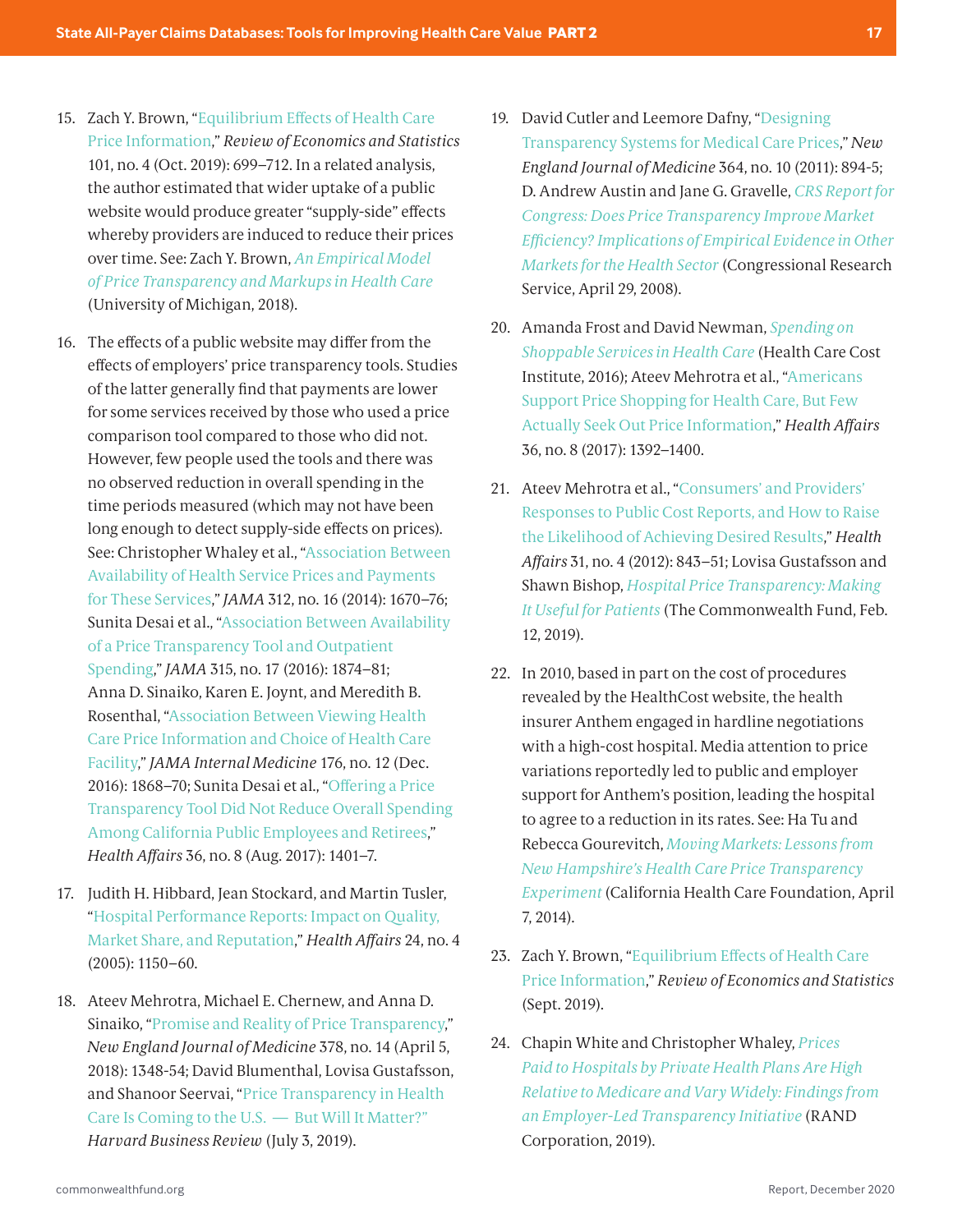- <span id="page-17-0"></span>[25.](#page-8-0) Center for Improving Value in Health Care*, [Regional](https://www.civhc.org/get-data/public-data/focus-areas/reference-pricing/)  [Price Information as a Percent of Medicare Now](https://www.civhc.org/get-data/public-data/focus-areas/reference-pricing/)  [Available](https://www.civhc.org/get-data/public-data/focus-areas/reference-pricing/)* (CIVHC, Sept. 9, 2019).
- [26.](#page-8-0) Colorado Health Institute, *[Peak Health Alliance:](https://www.coloradohealthinstitute.org/research/peak-health-alliance-summit-sight)  [Summit in Sight](https://www.coloradohealthinstitute.org/research/peak-health-alliance-summit-sight)* (CHI, Nov. 11, 2019). Colorado instituted a state-based reinsurance program for the individual insurance market in 2020. Taking into account the effect of reinsurance, the total premium savings for Summit County residents purchasing Peak Health Alliance plans amounted to 39 percent to 47 percent; see: Colorado Department of Regulatory Agencies, *[Summit County Residents' Individual Health](https://www.colorado.gov/governor/news/summit-county-residents-individual-health-insurance-plans-see-47-decrease-2020-over-2019-plans)  [Insurance Plans to See up to 47% Decrease in 2020 over](https://www.colorado.gov/governor/news/summit-county-residents-individual-health-insurance-plans-see-47-decrease-2020-over-2019-plans)  [2019 Plans](https://www.colorado.gov/governor/news/summit-county-residents-individual-health-insurance-plans-see-47-decrease-2020-over-2019-plans)*.
- [27.](#page-8-0) For example, the New Hampshire Health Web Reporting and Query System included a Healthcare Claims Indicator Report Module that drew data from the APCD for officials to use in community health needs assessments; see: Association of State and Territorial Health Officers, *[Case Study: New](https://astho.org/Health-Systems-Transformation/Medicaid-and-Public-Health-Partnerships/Case-Studies/New-Hampshire-All-Payer-Claims-Database/)  [Hampshire's All-Payer Claims Database](https://astho.org/Health-Systems-Transformation/Medicaid-and-Public-Health-Partnerships/Case-Studies/New-Hampshire-All-Payer-Claims-Database/)* (ASTHO, n.d.).
- [28.](#page-8-0) Tanya Bernstein and Mary Jo Condon, *[Fighting](https://apcdjournal.com/analytics/fhc-webinar-covid-related-analyses-using-apcd-data)  [COVID — Using Claims Data for Tracking, Insights and](https://apcdjournal.com/analytics/fhc-webinar-covid-related-analyses-using-apcd-data)  [Directing State Responses](https://apcdjournal.com/analytics/fhc-webinar-covid-related-analyses-using-apcd-data)* (Freedman Healthcare, July 22, 2020).
- [29](#page-8-0). For example, see: Center for Improving Value in Health Care, *[Potential Impact of COVID-19](https://www.civhc.org/covid-19/potential-impact-of-covid-19-temporary-cessation-of-elective-procedures/)  [Temporary Cessation of Elective Procedures](https://www.civhc.org/covid-19/potential-impact-of-covid-19-temporary-cessation-of-elective-procedures/)* (CIVHC, July 22, 2020); Utah Office of Health Care Statistics, *[Preliminary COVID-19 Healthcare Trends: A Snapshot](http://stats.health.utah.gov/latest-news/preliminary-covid-19-healthcare-trends/)  [from Utah's All Payer Claims Database](http://stats.health.utah.gov/latest-news/preliminary-covid-19-healthcare-trends/)* (OHCS, Aug. 25, 2020).
- [30.](#page-9-0) For example, see: State Health Access Data Assistance Center, *[Evaluation of the Minnesota Accountable](https://www.dhs.state.mn.us/main/groups/sim/documents/pub/dhs-297901~1.pdf)  [Health Model: Final Report](https://www.dhs.state.mn.us/main/groups/sim/documents/pub/dhs-297901~1.pdf)* (Minnesota Department of Human Services, Sept. 2017).
- [31.](#page-9-0) Maria de Jesus Diaz-Perez et al., "[Producing](https://www.ajmc.com/journals/issue/2019/2019-vol25-n5/producing-comparable-cost-and-quality-results-from-allpayer-claims-databases)  [Comparable Cost and Quality Results from All-Payer](https://www.ajmc.com/journals/issue/2019/2019-vol25-n5/producing-comparable-cost-and-quality-results-from-allpayer-claims-databases)

[Claims Databases,](https://www.ajmc.com/journals/issue/2019/2019-vol25-n5/producing-comparable-cost-and-quality-results-from-allpayer-claims-databases)" *American Journal of Managed Care* 25, no. 5 (May 1, 2019): e138-e144.

- [32](#page-10-0). For example: University of Colorado researchers sponsor bimonthly APCD user group meetings, in collaboration with the Center for Improving Value in Health Care, at which stakeholders can get updates about the APCD and share their experiences on how to make effective use of the data.
- [33.](#page-10-0) David Schleifer, Rebecca Silliman, and Chloe Rinehart, *[Still Searching: How People Use Health Care Price](https://www.publicagenda.org/reports/still-searching-how-people-use-health-care-price-information-in-the-united-states/)  [Information in the United States](https://www.publicagenda.org/reports/still-searching-how-people-use-health-care-price-information-in-the-united-states/)* (Public Agenda, April 6, 2017).
- [34.](#page-10-0) New Hampshire officials report that most of the new traffic to the HealthCost website is from organic Google searches on health insurance questions, for which the website offers frequently asked questions. The website often appears as the top search response and visitors often then look to compare price estimates for medical procedures.
- [35.](#page-10-0) Roslyn Murray, Suzanne Delbanco, and Jaime S. King, *[Promoting Health Care Transparency via State](https://jamanetwork.com/channels/health-forum/fullarticle/2762936)  [Legislative Efforts](https://jamanetwork.com/channels/health-forum/fullarticle/2762936)* (JAMA Health Forum, March 9, 2020).
- [36.](#page-10-0) Gerald F. Riley, ["Administrative and Claims Records](https://journals.lww.com/lww-medicalcare/Abstract/2009/07001/Administrative_and_Claims_Records_as_Sources_of.9.aspx)  [as Sources of Health Care Cost Data,](https://journals.lww.com/lww-medicalcare/Abstract/2009/07001/Administrative_and_Claims_Records_as_Sources_of.9.aspx)" *Medical Care* 47, no. 7 Supplement 1 (2009): S51-S55.
- [37.](#page-10-0) A summary of state approaches to assure APCD credibility can be found in: California Office of Statewide Health Planning and Development, *[Health](https://oshpd.ca.gov/data-and-reports/cost-transparency/healthcare-payments/)  [Care Payments Data Program: Report to the Legislature](https://oshpd.ca.gov/data-and-reports/cost-transparency/healthcare-payments/)* (OSHPD, March 9, 2020): 139.
- [38.](#page-11-0) National Association of Health Data Organizations and the APCD Council, *[Confidentiality of Substance](https://www.nahdo.org/sites/default/files/SAMHSA%20Guidance%20FINAL%205%2019%2017.pdf)  [Use Disorder \(SUD\) Patient Records: Final Rule](https://www.nahdo.org/sites/default/files/SAMHSA%20Guidance%20FINAL%205%2019%2017.pdf)  [Guidance for State Health Data Organizations](https://www.nahdo.org/sites/default/files/SAMHSA%20Guidance%20FINAL%205%2019%2017.pdf)* (NAHDO, 2017).
- [39](#page-11-0). United States Supreme Court, *[Gobeille v. Liberty](https://www.supremecourt.gov/opinions/15pdf/14-181_5426.pdf)  [Mutual Insurance Co., Inc](https://www.supremecourt.gov/opinions/15pdf/14-181_5426.pdf)*.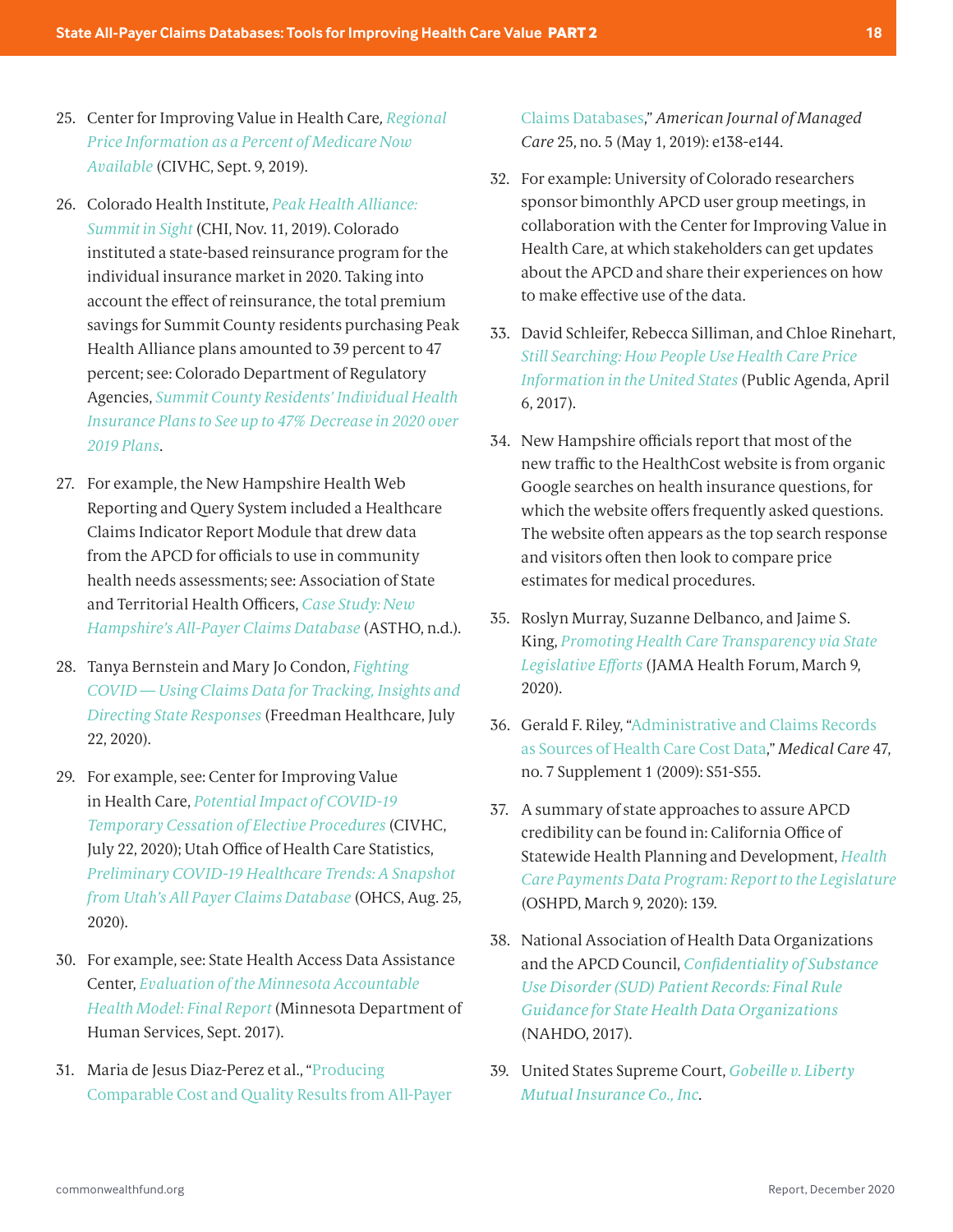- <span id="page-18-0"></span>[40.](#page-11-0) States can require data submission from the thirdparty administrators (TPAs) of self-insured public employers not subject to ERISA including cities, counties, schools, and state employee benefit plans. Several APCDs collaborate with employer groups to encourage voluntary submission of claims data by the TPAs of ERISA plans.
- [41.](#page-11-0) Massachusetts projects statewide spending using aggregate trend data reported by insurers, which is available sooner than claims data. This approach is workable because a small number of dominant insurers also serve as third-party administrators for many self-insured plans in the state; see: Lisa Waugh and Douglas McCarthy, *[How the Massachusetts](https://doi.org/10.26099/myt4-2630)  [Health Policy Commission Is Fostering a Statewide](https://doi.org/10.26099/myt4-2630)  [Commitment to Contain Health Care Spending Growth](https://doi.org/10.26099/myt4-2630)* (Commonwealth Fund, March 2020).
- [42.](#page-11-0) One such proposal was included in the *[Lower Health](https://www.congress.gov/bill/116th-congress/senate-bill/1895/all-info)  [Care Costs Act of 2019](https://www.congress.gov/bill/116th-congress/senate-bill/1895/all-info)* (S. 1895) [approved](https://www.help.senate.gov/chair/newsroom/press/alexander-senate-health-committee-votes-20-to-3-for-bipartisan-bill-to-reduce-health-care-costs) by the Senate Health, Education, and Labor Committee on June 26, 2019; it has not received further consideration in Congress. For an in-depth analysis of the potential value of a national APCD, see: Matthew Fiedler and Christen Linke Young, *[Federal Policy Options](https://www.brookings.edu/wp-content/uploads/2020/10/APCD-Final-1.pdf)  [to Realize the Potential of APCDs](https://www.brookings.edu/wp-content/uploads/2020/10/APCD-Final-1.pdf)* (USC-Brookings Schaeffer Initiative for Health Policy, Oct. 2020).
- [43.](#page-11-0) Minnesota Department of Health, [Minnesota Health](https://www.health.state.mn.us/data/economics/docs/costs/healthspending2019.pdf)  [Care Spending: 2015 and 2016 Estimates and Ten-Year](https://www.health.state.mn.us/data/economics/docs/costs/healthspending2019.pdf)  [Projections](https://www.health.state.mn.us/data/economics/docs/costs/healthspending2019.pdf) (Report to the Minnesota Legislature, Feb. 2019).
- [44](#page-11-0). Katherine L. Gudiksen, Samuel M. Chang, and Jaime S. King, *[The Secret of Health Care Prices: Why](https://www.chcf.org/publication/secret-health-care-prices/)  [Transparency Is in the Public Interest](https://www.chcf.org/publication/secret-health-care-prices/)*(California Health Care Foundation, July 2019).
- [45.](#page-11-0) For example, officials in New Hampshire, the first state to develop a medical shopping website, shared its methodology and computer code with counterparts in Maine.
- [46.](#page-11-0) For example, the Minnesota legislature created the state's APCD to report on provider performance but repurposed it for research due to industry and

privacy concerns. Purchasers say they appreciate the expertise the state has developed and hope to see broader use to support value-based purchasing.

- [47.](#page-12-0) For example, the Virginia Center for Health Innovation, a collaborative of public and private stakeholders that seeks to accelerate the adoption of value-driven care, partners with Virginia Health Information to fund analyses of low-value care and apply the results for improvement. Similarly, the Maine Health Data Organization collaborates with the Maine Health Quality Forum to develop and operate its CompareMaine consumer shopping website. These symbiotic relationships allows each organization to focus and excel in its area of expertise.
- [48.](#page-12-0) Several states offer convenings with data submitters to discuss and identify opportunities to improve data submission. Based on feedback from providers, Colorado's Center for Improving Value in Health Care established a process for previewing transparency data with stakeholders before releasing it to the public.
- [49](#page-12-0). Mathew B. Miles and A. Michael Huberman, "Cross-Case Displays: Exploring and Describing," Chapter 7 in: *Qualitative Data Analysis*, 2nd Ed. (Sage Publications, 1994).
- [50.](#page-14-0) Matthew Panhans, Ted Rosenbaum, and Nathan E. Wilson, "[Prices for Medical Services Vary Within](https://doi.org/10.1177/1077558719853375)  [Hospitals, but Vary More Across Them](https://doi.org/10.1177/1077558719853375)," *Medical Care Research and Review*, June 19, 2019.
- [51.](#page-14-0) Sarah H. Gordon et al., "[The Impact of Medicaid](http://doi.org/10.1007/s11606-019-05101-8)  [Expansion on Continuous Enrollment: A Two-State](http://doi.org/10.1007/s11606-019-05101-8)  [Analysis](http://doi.org/10.1007/s11606-019-05101-8)," *Journal of General Internal Medicine* 34, no. 9 (Sept. 2019): 1919–24.
- [52](#page-14-0). Sarah H. Gordon et al., "[Effects of Medicaid Expansion](http://doi.org/10.1377/hlthaff.2019.00547)  [on Postpartum Coverage and Outpatient Utilization](http://doi.org/10.1377/hlthaff.2019.00547)," *Health Affairs* 39, no. 1 (Jan. 2020): 77–84.
- [53.](#page-14-0) Annie Haakenstad et al., "[Rural-Urban Disparities](https://doi.org/10.1016/j.ypmed.2019.105877)  [in Colonoscopies After the Elimination of Patient](https://doi.org/10.1016/j.ypmed.2019.105877)  [Cost-Sharing by the Affordable Care Act](https://doi.org/10.1016/j.ypmed.2019.105877)," *Preventive Medicine* 129 (Dec. 2019): 105877.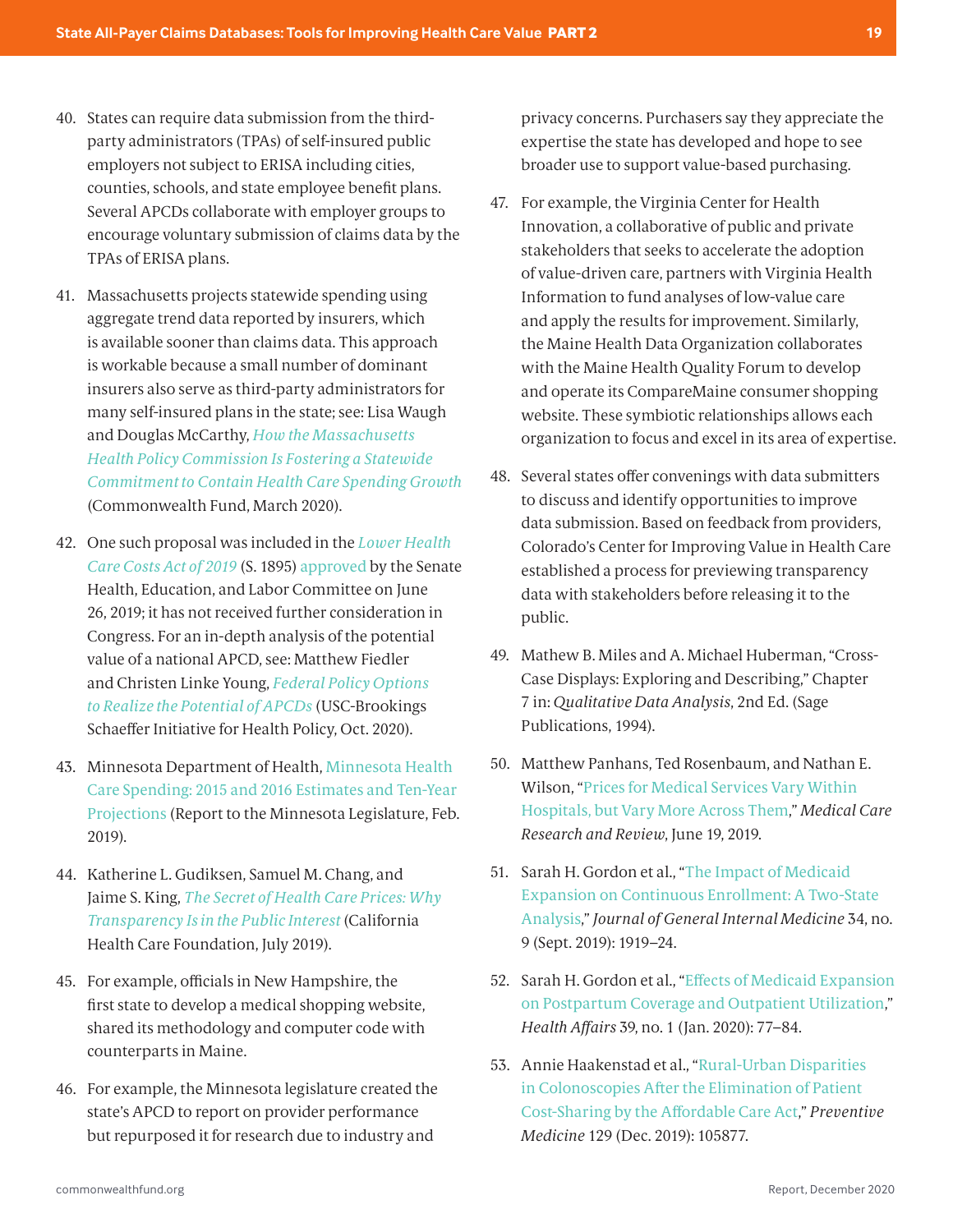- <span id="page-19-0"></span>[54.](#page-14-0) Noah J. Orfield, "[New Long-Term Opioid Prescription-](http://doi.org/10.2106/JBJS.19.00241)[Filling Behavior Arising in the 15 Months After](http://doi.org/10.2106/JBJS.19.00241)  [Orthopaedic Surgery](http://doi.org/10.2106/JBJS.19.00241)," *Journal of Bone and Joint Surgery* 102, no. 4 (Feb. 19, 2020): 332–9.
- [55.](#page-14-0) James M. Whedon et al., "[Association Between](https://doi.org/10.1089/acm.2017.0131)  [Utilization of Chiropractic Services for Treatment](https://doi.org/10.1089/acm.2017.0131)  [of Low-Back Pain and Use of Prescription Opioids](https://doi.org/10.1089/acm.2017.0131)," *Journal of Alternative and Complementary Medicine* 24, no. 6 (June 1, 2018): 552-6.
- [56.](#page-14-0) Jonathan P. Goldstein et al., "[The Cost and Outcome](https://doi.org/10.1007/s40258-016-0260-3)  [Effectiveness of Total Hip Replacement: Technique](https://doi.org/10.1007/s40258-016-0260-3)  [Choice and Volume-Output Effects Matter](https://doi.org/10.1007/s40258-016-0260-3)," *Applied Health Economics and Health Policy* 14, no. 6 (Dec. 2016): 703–18.
- [57.](#page-14-0) Project Angel Heart, *[Small Intervention, Big Impact:](https://www.projectangelheart.org/food-is-medicine/research-policy/small-intervention-big-impact/)  [Health Care Cost Reductions Related to Medically](https://www.projectangelheart.org/food-is-medicine/research-policy/small-intervention-big-impact/)  [Tailored Nutrition](https://www.projectangelheart.org/food-is-medicine/research-policy/small-intervention-big-impact/)* (PAH, June 2018).
- [58.](#page-14-0) Yu Jiani et al., "[Population-Level Estimates of](https://doi.org/10.1377/hlthaff.2018.05116)  [Telemedicine Service Provision Using an All-Payer](https://doi.org/10.1377/hlthaff.2018.05116)  [Claims Database](https://doi.org/10.1377/hlthaff.2018.05116)," *Health Affairs* 37, no. 12 (Dec. 2018): 1931-9.

#### **ABOUT THE AUTHOR**

**Douglas McCarthy, M.B.A.**, is senior research advisor for the Commonwealth Fund and president of Issues Research, Inc., in Durango, Colorado. He has supported the Commonwealth Fund's work on a high-performance health system since 2002 through the development of chartbooks and scorecards on health system performance and case study research on promising practices and innovations in health care delivery. Mr. McCarthy's 30-year career has spanned roles in government, corporate, and nonprofit organizations, including the Institute for Healthcare Improvement and UnitedHealth Group's Center for Health Care Policy and Evaluation. He was a public policy fellow at the University of Minnesota's Humphrey School of Public Affairs and a leadership fellow of the Denver-based Regional Institute for Health and Environmental Leadership. Mr. McCarthy serves on the boards of Colorado's Center for Improving Value in Health Care and the Peak Health Alliance.

*Editorial support was provided by Paul Berk.*

**For more information about this case study, please contact:** Douglas McCarthy Senior Research Advisor The Commonwealth Fund dm@cmwf.org

**See the [first brief](https://www.commonwealthfund.org/publications/fund-reports/2020/dec/state-apcds-part-1-establish-make-functional) in this series for insights and lessons learned about how states establish APCDs and equip them to meet their intended uses.**

**See the [companion state profiles](https://www.commonwealthfund.org/sites/default/files/2020-12/McCarthy_State_APCD_Profiles_Dec2020.pdf) for more information on each state's APCD.**